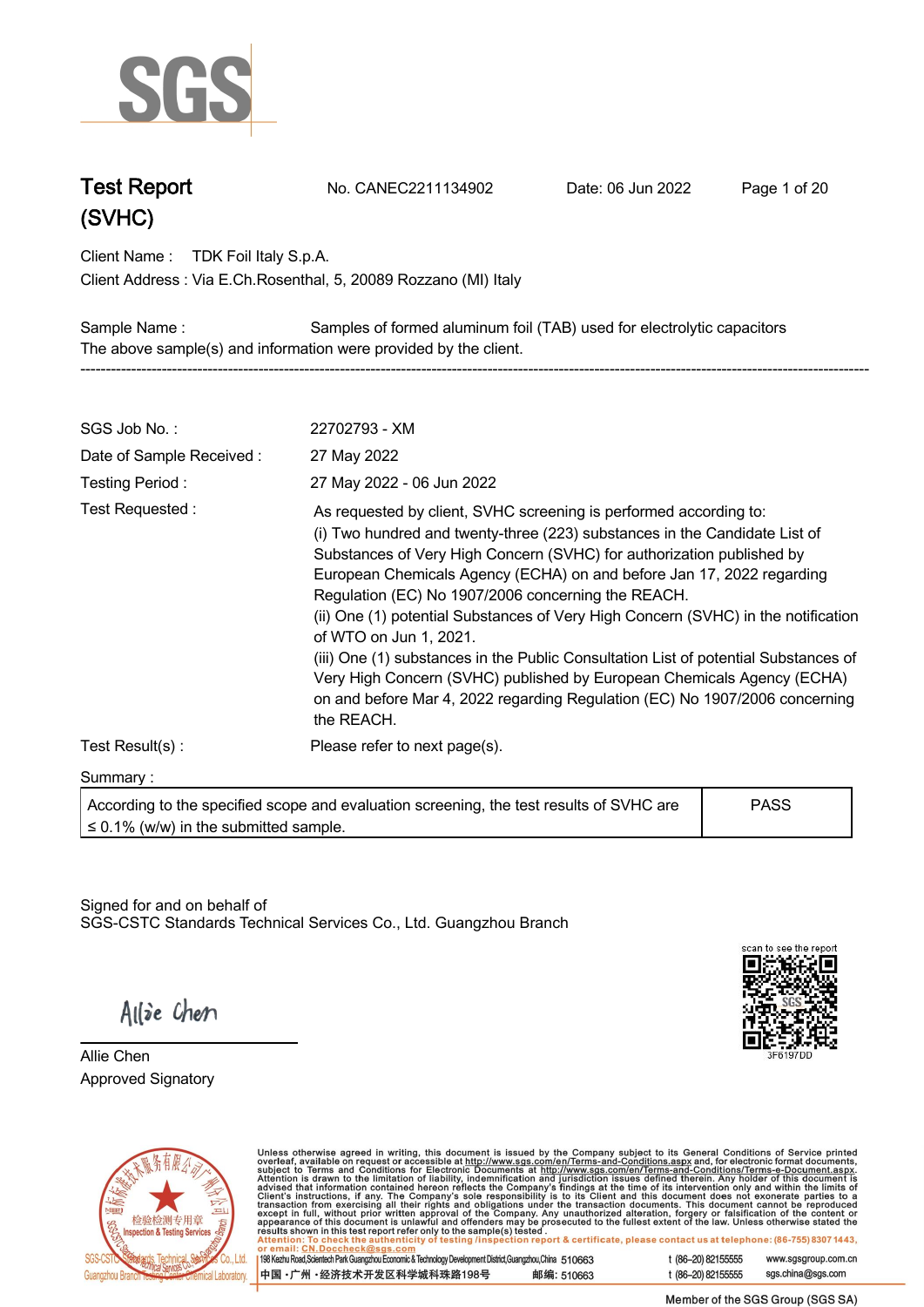

**Test Report. No. CANEC2211134902 . Date: 06 Jun 2022. Page 2 of 20.**

#### **Remark :.**

 **1. The chemical analysis of specified SVHC is performed by means of currently available analytical techniques against the following SVHC related documents published by ECHA: http://echa.europa.eu/web/guest/candidate-list-table** 

 **These lists are under evaluation by ECHA and may subject to change in the future.** 

 **2. REACH obligation:** 

 **2.1 Concerning article(s):** 

#### **Communication:**

 **Article 33 of Regulation (EC) No 1907/2006 requires supplier of an article containing a substance meeting the criteria in Article 57 and identified in accordance with Article 59(1) in a concentration above 0.1% weight by weight (w/w) shall provide the recipient of the article with sufficient information, available to the supplier, to allow safe use of the article including, as a minimum, the name of that substance in the Candidate List.** 

#### **Notification:**

 **In accordance with Regulation (EC) No 1907/2006, any EU producer or importer of articles shall notify ECHA, in accordance with paragraph 4 of Article 7, if a substance meets the criteria in Article 57 and is identified in accordance with Article 59(1) of the Regulation, if (a) the substance in the Candidate List is present in those articles in quantities totaling over one tonne per producer or importer per year; and (b) the substance in the Candidate List is present in those articles above a concentration of 0.1% weight by weight (w/w).** 

 **SGS adopts the ruling of the Court of Justice of the European Union on the definition of an article under REACH unless indicated otherwise. Detail explanation is available at the following link:** 

 **http://www.sgs.com/-/media/global/documents/technical-documents/technical-bulletins/sgs-crs position-statement-on-svhc-in-articles-a4-en-16-06.pdf?la=en** 

#### **2.2 Concerning material(s):**

 **Test results in this report are based on the tested sample. This report refers to testing result of tested sample submitted as homogenous material(s). In case such material is being used to compose an article, the results indicated in this report may not represent SVHC concentration in such article. If this report refers to testing result of composite material group by equal weight proportion, the material in each composite test group may come from more than one article.** 

 **If the sample is a substance or mixture, and it directly exports to EU, client has the obligation to comply with the supply chain communication obligation under Article 31 of Regulation (EC) No. 1907/2006 and the conditions of Authorization of substance of very high concern included in the Annex XIV of the Regulation (EC) No. 1907/2006.** 

#### **2.3 Concerning substance and preparation:**

 **If a SVHC is found over 0.1% (w/w) and/or the specific concentration limit which is set in Regulation (EC) No 1272/2008 and its amendments, client is suggested to prepare a Safety** 



Unless otherwise agreed in writing, this document is issued by the Company subject to its General Conditions of Service printed<br>overleaf, available on request or accessible at http://www.sgs.com/en/Terms-and-Conditions.as

198 Kezhu Road, Scientech Park Guangzhou Economic & Technology Development District, Guangzhou, China 510663 中国·广州·经济技术开发区科学城科珠路198号 邮编: 510663 t (86-20) 82155555 www.sgsgroup.com.cn t (86-20) 82155555 sas.china@sas.com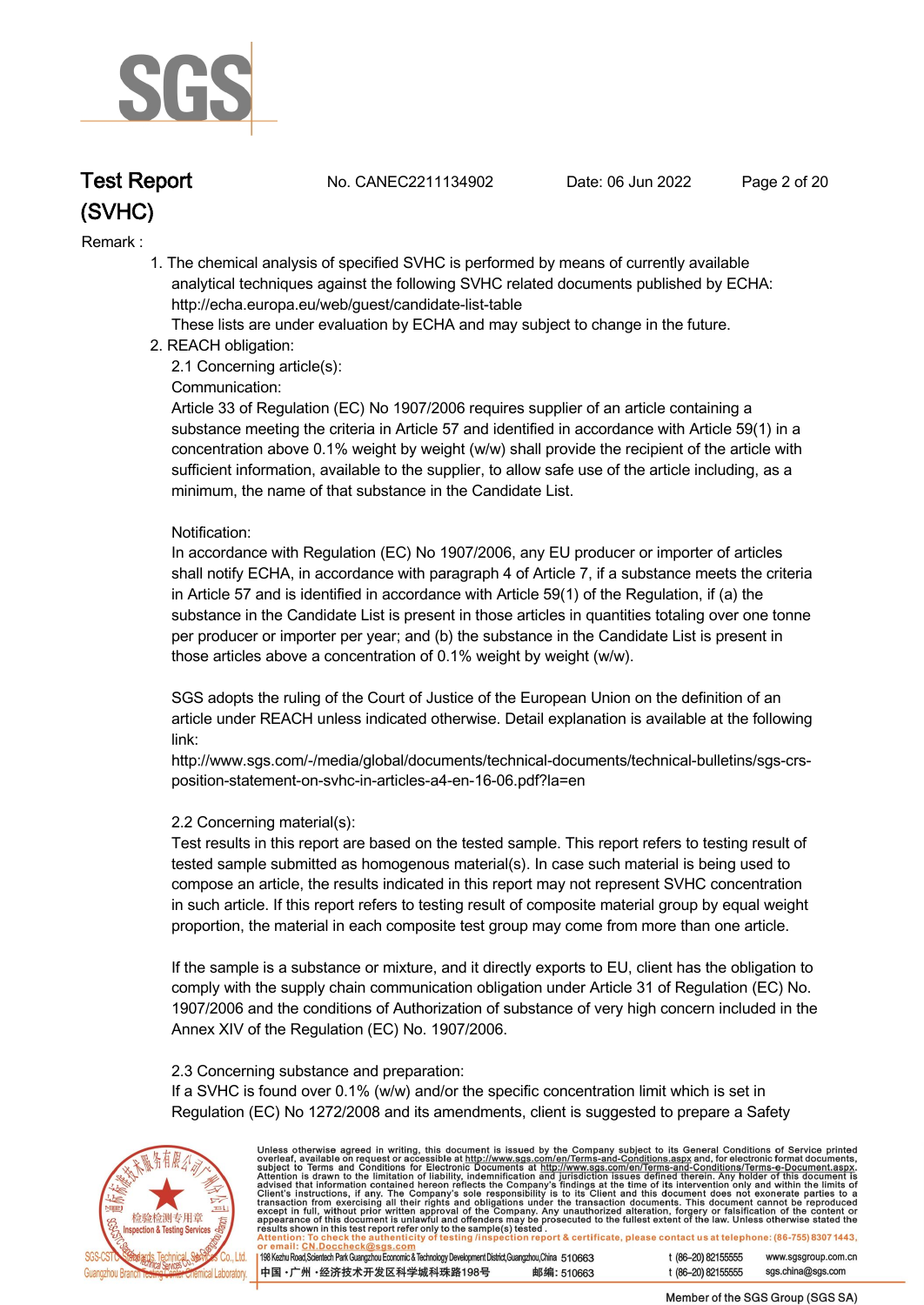

**Test Report. No. CANEC2211134902 . Date: 06 Jun 2022. Page 3 of 20.**

 **Data Sheet (SDS) against the SVHC to comply with the supply chain communication obligation under Regulation (EC) No 1907/2006, in which:** 

 **- a substance that is classified as hazardous under the CLP Regulation (EC) No 1272/2008.** 

 **- a mixture that is classified as hazardous under the CLP Regulation (EC) No 1272/2008, when it contains a substance with concentration equal to, or greater than the classification limit as set in Regulation (EC) No. 1272/2008; or** 

 **- a mixture is not classified as hazardous under the CLP Regulation (EC) No 1272/2008, but contains either:** 

 **(a) a substance posing human health or environmental hazards in an individual concentration of ≥ 1 % by weight for mixtures that are solid or liquids (i.e., non-gaseous mixtures) or ≥ 0.2 % by volume for gaseous mixtures; or** 

 **(b) a substance that is PBT, or vPvB in an individual concentration of ≥ 0.1 % by weight for mixtures that are solid or liquids (i.e., non-gaseous mixtures); or** 

 **(c) a substance on the SVHC candidate list (for reasons other than those listed above), in an individual concentration of ≥ 0.1 % by weight for non-gaseous mixtures; or** 

- **(d) a substance for which there are Europe-wide workplace exposure limits.**
- **3. If a SVHC is found over the reporting limit, client is suggested to identify the composite component which contains the SVHC and the exact concentration of the SVHC by requesting further quantitative analysis from the laboratory.**

#### **Test Sample :.**

#### **Sample Description :.**

| Specimen        | SGS                            | <b>Description</b> |  |
|-----------------|--------------------------------|--------------------|--|
| No.             | Sample ID                      |                    |  |
| SN <sub>1</sub> | CAN22-111349.002 Silvery metal |                    |  |

#### **Test Method :.**

**SGS In-House method- SGS-CCL-TOP-092-01, SGS-CCL-TOP-092-02, Analyzed by ICP-OES, UV-VIS, GC-MS, HPLC-DAD/MS and Colorimetric Method. .**



Unless otherwise agreed in writing, this document is issued by the Company subject to its General Conditions of Service printed<br>overleaf, available on request or accessible at <u>http://www.sgs.com/en/Terms-and-Conditions.a</u>

| 198 Kezhu Road,Scientech Park Guangzhou Economic & Technology Development District,Guangzhou,China 510663 |            |
|-----------------------------------------------------------------------------------------------------------|------------|
| ┃中国 •广州 •经济技术开发区科学城科珠路198号                                                                                | 邮编: 510663 |

t (86-20) 82155555 www.sgsgroup.com.cn t (86-20) 82155555 sas.china@sas.com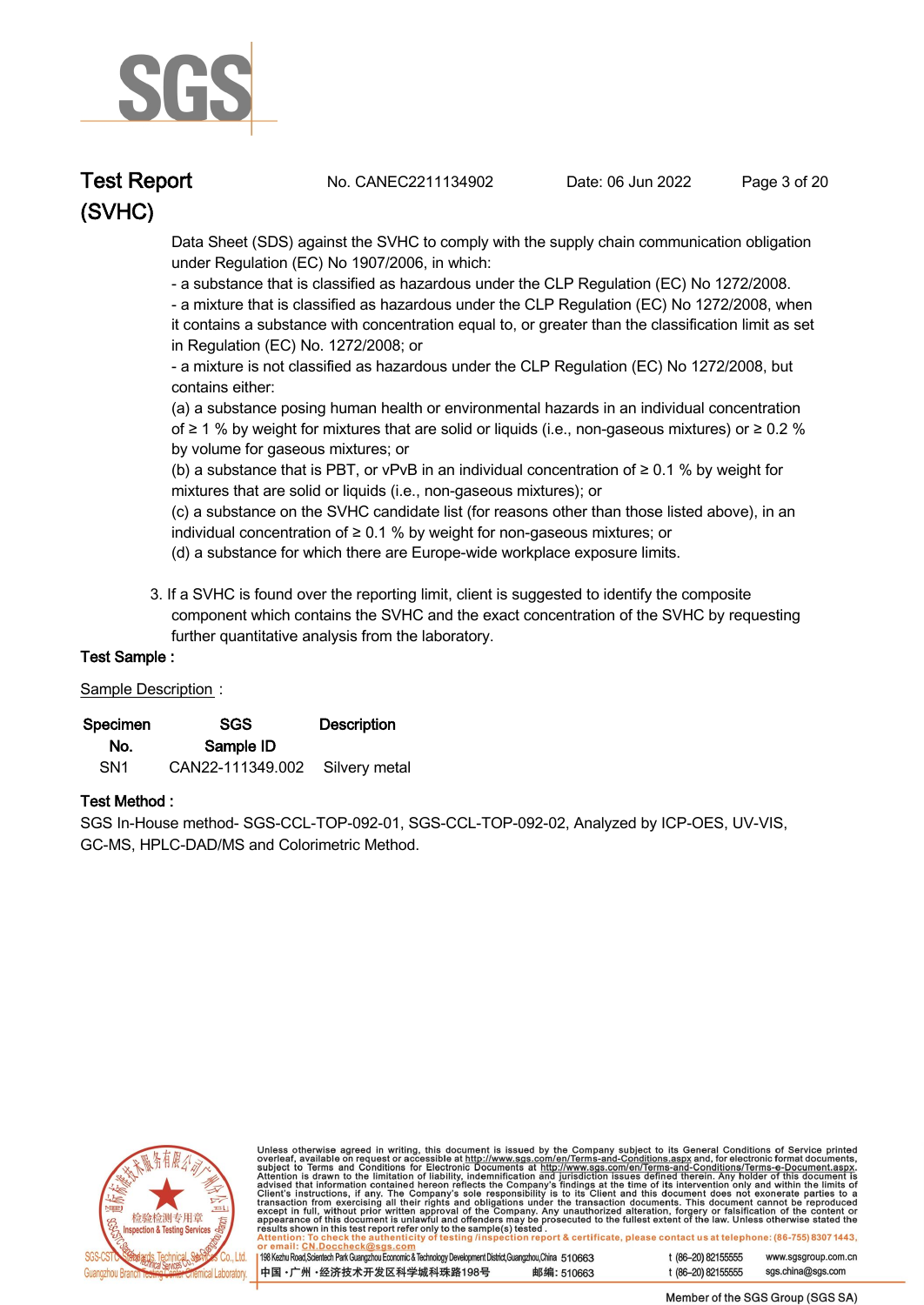

**Test Report. No. CANEC2211134902 . Date: 06 Jun 2022. Page 4 of 20.**

### **(SVHC)**

#### **Test Result: (Substances in the Candidate List of SVHC)**

|                          | <b>Batch Substance Name</b>       | CAS No. | 002<br>Concentration (%) | (%)<br><b>RL</b>         |
|--------------------------|-----------------------------------|---------|--------------------------|--------------------------|
| $\overline{\phantom{0}}$ | All tested SVHC in candidate list |         | ND                       | $\overline{\phantom{0}}$ |

#### **Test Result: (Potential SVHC)**

|                          | Batch Substance Name      | CAS No. | 002<br>Concentration (%) | (%)<br><b>RL</b>         |
|--------------------------|---------------------------|---------|--------------------------|--------------------------|
| $\overline{\phantom{0}}$ | All tested Potential SVHC |         | ND                       | $\overline{\phantom{0}}$ |



Unless otherwise agreed in writing, this document is issued by the Company subject to its General Conditions of Service printed<br>overleaf, available on request or accessible at http://www.sgs.com/en/Terms-and-Conditions.as

| <u>UI CIIIAII. UN.DUCCIICCRIWSUS.COIII</u>                                                                |            |
|-----------------------------------------------------------------------------------------------------------|------------|
|                                                                                                           |            |
| 198 Kezhu Road,Scientech Park Guangzhou Economic & Technology Development District,Guangzhou,China 510663 |            |
|                                                                                                           |            |
| 中国 •广州 •经济技术开发区科学城科珠路198号                                                                                 | 邮编: 510663 |
|                                                                                                           |            |
|                                                                                                           |            |

sgs.china@sgs.com t (86-20) 82155555

www.sgsgroup.com.cn

t (86-20) 82155555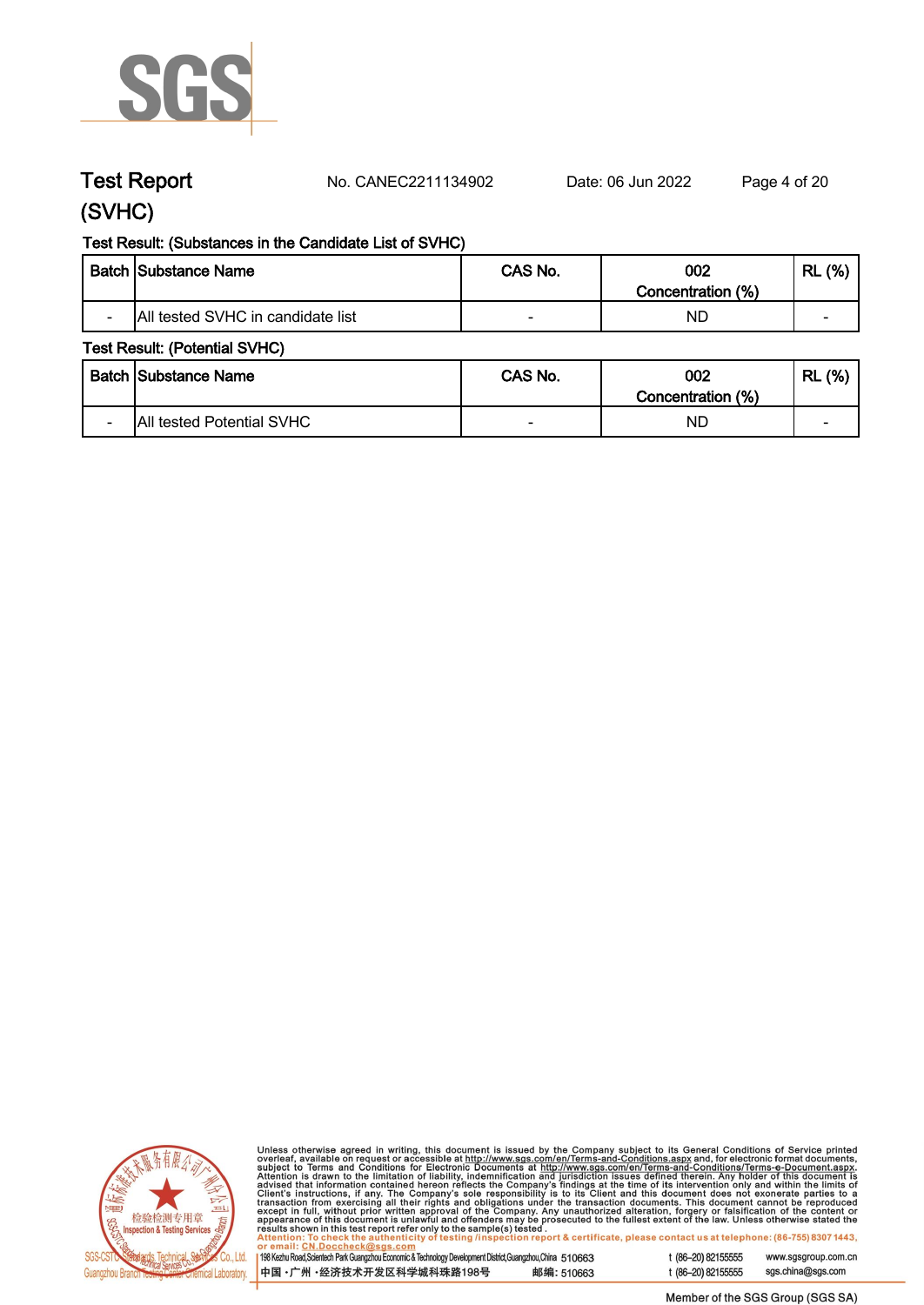

**Test Report. No. CANEC2211134902 . Date: 06 Jun 2022. Page 5 of 20.**

**Notes :.**

**1.The table above only shows detected SVHC, and SVHC that below RL are not reported.** 

**Please refer to Appendix for the full list of tested SVHC.**

**2.RL = Reporting Limit (Test data will be shown if it ≥ RL. RL is not regulatory limit.) ND = Not detected (lower than RL),** 

**ND is denoted on the SVHC substance.**

**3.\* The test result is based on the calculation of selected element(s) and to the worst-case scenario.** 

**\*\* The test result is based on the calculation of selected marker(s) and to the worst-case scenario.** 

**4. RL = 0.005% is evaluated for element (i.e. cobalt, arsenic, lead, chromium (VI), aluminum, zirconium, boron, strontium, zinc, antimony, cadmium, titanium, barium respectively), except molybdenum RL=0.0005%, boron RL=0.0025% (only for Lead bis(tetrafluoroborate)). .**

**5. Calculated concentration of boric compounds are based on the water extractive boron by ICP-OES. .**

**6. § The substance is proposed for the identification as SVHC only where it contains** 

**Michler's ketone (CAS Number: 90-94-8) or Michler's base (CAS Number: 101-61-1) ≥0.1% (w/w). 7. / = Potential SVHC .**

**Unless otherwise stated, the decision rule for conformity reporting is based on Binary Statement for Simple Acceptance Rule ( <sup>w</sup> =0) stated in ILAC-G8:09/2019. .**



Unless otherwise agreed in writing, this document is issued by the Company subject to its General Conditions of Service printed<br>overleaf, available on request or accessible at http://www.sgs.com/en/Terms-and-Conditions.as

| 198 Kezhu Road, Scientech Park Guangzhou Economic & Technology Development District, Guangzhou, China 510663 |            |
|--------------------------------------------------------------------------------------------------------------|------------|
| 中国 •广州 •经济技术开发区科学城科珠路198号                                                                                    | 邮编: 510663 |

t (86-20) 82155555 www.sgsgroup.com.cn t (86-20) 82155555 sas.china@sas.com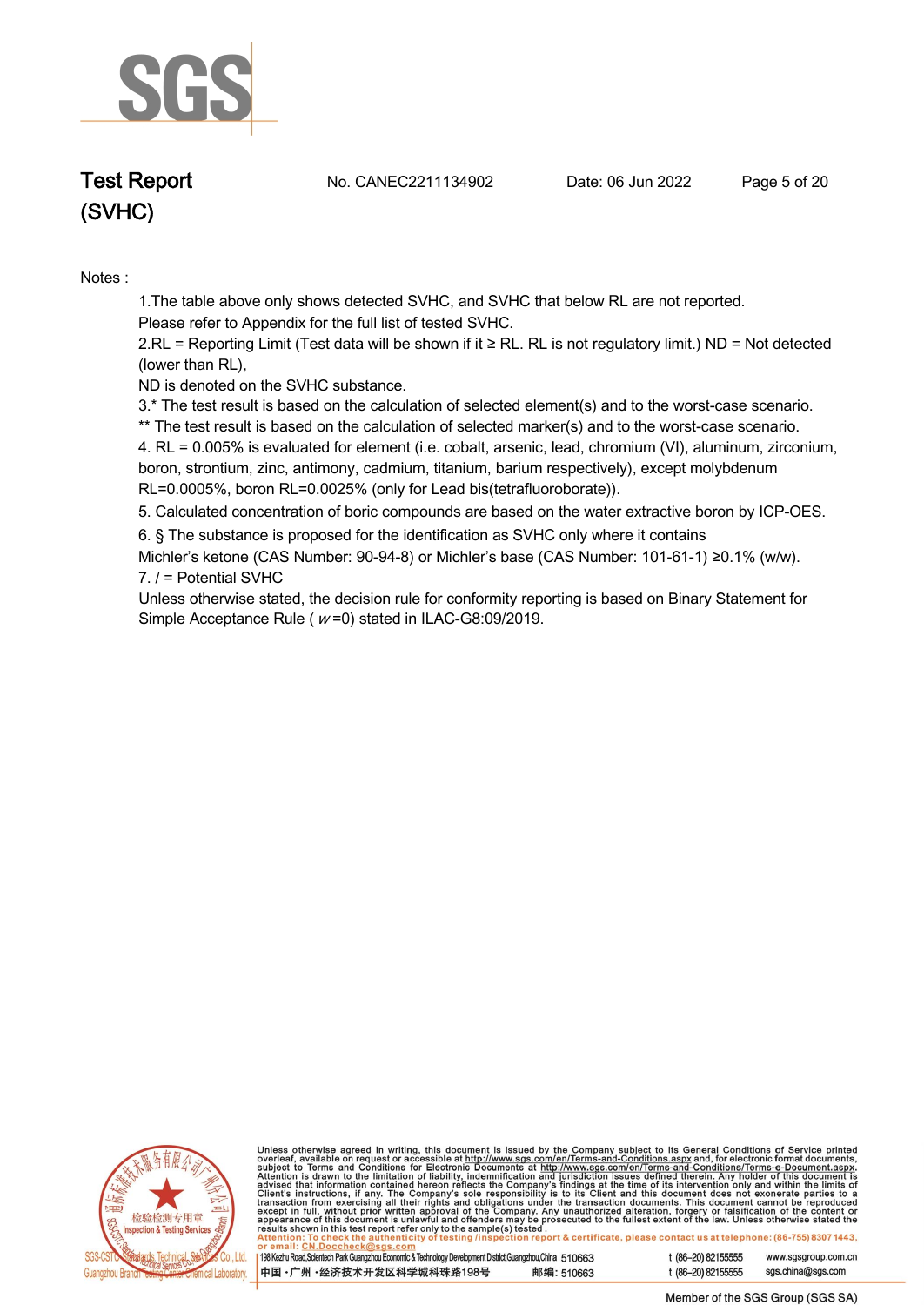

**Test Report. No. CANEC2211134902 . Date: 06 Jun 2022. Page 6 of 20.**

## **(SVHC)**

### **Appendix**

| Full list of tested SVHC: |
|---------------------------|
|---------------------------|

| <b>Batch</b>  | No.            | <b>Substance Name</b>                                                                                      | CAS No.                  | <b>RL</b> (%) |
|---------------|----------------|------------------------------------------------------------------------------------------------------------|--------------------------|---------------|
| L             | $\mathbf{1}$   | 4,4'-Diaminodiphenylmethane(MDA)                                                                           | 101-77-9                 | 0.050         |
| I             | $\overline{2}$ | 5-tert-butyl-2,4,6-trinitro-m-xylene (musk xylene)                                                         | $81 - 15 - 2$            | 0.050         |
| $\mathbf{I}$  | $\mathbf{3}$   | Alkanes, C10-13, chloro (Short Chain Chlorinated Paraffins)                                                | 85535-84-8               | 0.050         |
| <b>I</b>      | $\overline{4}$ | Anthracene                                                                                                 | 120-12-7                 | 0.050         |
|               | 5              | Benzyl butyl phthalate (BBP)                                                                               | 85-68-7                  | 0.050         |
|               | 6              | Bis (2-ethylhexyl)phthalate (DEHP)                                                                         | 117-81-7                 | 0.050         |
| L             | $\overline{7}$ | Bis(tributyltin) oxide (TBTO)                                                                              | 56-35-9                  | 0.050         |
| I             | 8              | Cobalt dichloride*                                                                                         | 7646-79-9                | 0.005         |
| $\mathbf{I}$  | 9              | Diarsenic pentaoxide*                                                                                      | 1303-28-2                | 0.005         |
| $\mathbf{I}$  | 10             | Diarsenic trioxide*                                                                                        | 1327-53-3                | 0.005         |
| I             | 11             | Dibutyl phthalate (DBP)                                                                                    | 84-74-2                  | 0.050         |
| $\mathbf{I}$  | 12             | Hexabromocyclododecane (HBCDD) and all major<br>diastereoisomers identified (α-HBCDD, β-HBCDD,<br>Y-HBCDD) |                          | 0.050         |
| $\mathbf{I}$  | 13             | Lead hydrogen arsenate*                                                                                    | 7784-40-9                | 0.005         |
| $\mathbf{I}$  | 14             | Sodium dichromate*                                                                                         | 7789-12-0,<br>10588-01-9 | 0.005         |
| $\mathbf{I}$  | 15             | Triethyl arsenate*                                                                                         | 15606-95-8               | 0.005         |
| $\mathbf{II}$ | 16             | 2,4-Dinitrotoluene                                                                                         | 121-14-2                 | 0.050         |
| Ш.            | 17             | Acrylamide                                                                                                 | 79-06-1                  | 0.050         |
| Ш             | 18             | Anthracene oil**                                                                                           | 90640-80-5               | 0.050         |
| Ш             | 19             | Anthracene oil, anthracene paste**                                                                         | 90640-81-6               | 0.050         |
| Ш             | 20             | Anthracene oil, anthracene paste, anthracene fraction**                                                    | 91995-15-2               | 0.050         |



Unless otherwise agreed in writing, this document is issued by the Company subject to its General Conditions of Service printed overleaf, available on request or accessible at http://www.sgs.com/en/Terms-and-Conditions.as  $\overline{119}$ 

| 8 Kezhu Road,Scientech Park Guangzhou Economic & Technology Development District,Guangzhou,China 510663 |            |
|---------------------------------------------------------------------------------------------------------|------------|
| □国 •广州 •经济技术开发区科学城科珠路198号 ↓                                                                             | 邮编: 510663 |

t (86-20) 82155555 www.sgsgroup.com.cn sgs.china@sgs.com t (86-20) 82155555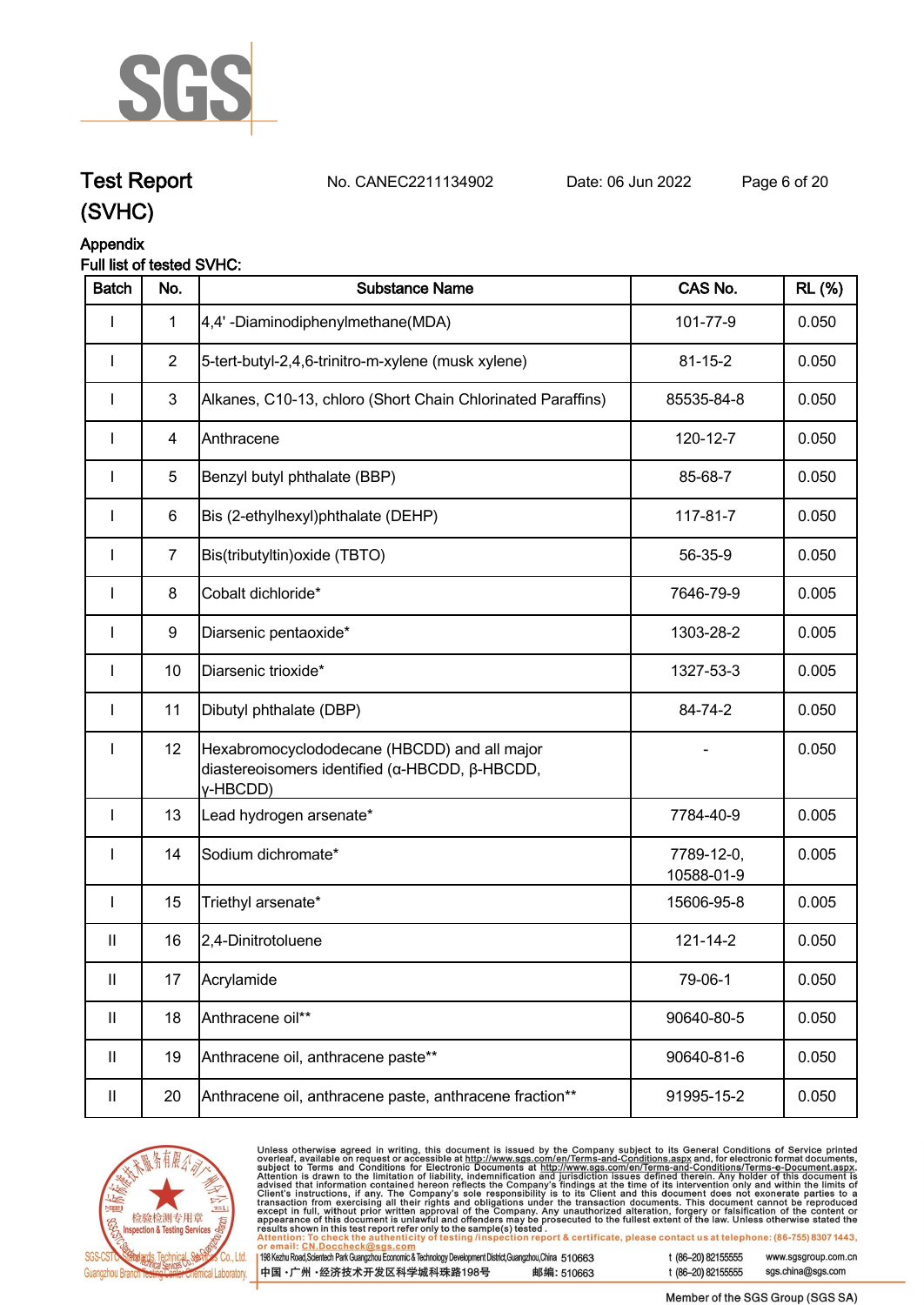

## **Test Report. No. CANEC2211134902 . Date: 06 Jun 2022. Page 7 of 20.**

**(SVHC)**

## **Appendix**

### **Full list of tested SVHC:**

| <b>Batch</b>       | No. | <b>Substance Name</b>                                                             | CAS No.                                | <b>RL</b> (%) |
|--------------------|-----|-----------------------------------------------------------------------------------|----------------------------------------|---------------|
| $\mathbf{II}$      | 21  | Anthracene oil, anthracene paste, distn. lights**                                 | 91995-17-4                             | 0.050         |
| $\mathbf{II}$      | 22  | Anthracene oil, anthracene-low**                                                  | 90640-82-7                             | 0.050         |
| $\mathbf{II}$      | 23  | Diisobutyl phthalate                                                              | 84-69-5                                | 0.050         |
| $\mathbf{II}$      | 24  | Lead chromate molybdate sulphate red (C.I. Pigment Red<br>$104$ <sup>*</sup>      | 12656-85-8                             | 0.005         |
| $\mathbf{II}$      | 25  | Lead chromate*                                                                    | 7758-97-6                              | 0.005         |
| $\mathbf{II}$      | 26  | Lead sulfochromate yellow (C.I. Pigment Yellow 34)*                               | 1344-37-2                              | 0.005         |
| $\mathbf{II}$      | 27  | Pitch, coal tar, high temp.**                                                     | 65996-93-2                             | 0.050         |
| $\mathbf{II}$      | 28  | Tris(2-chloroethyl)phosphate                                                      | 115-96-8                               | 0.050         |
| $\mathbf{III}$     | 29  | Ammonium dichromate*                                                              | 7789-09-5                              | 0.005         |
| $\mathbf{III}$     | 30  | Boric acid*                                                                       |                                        | 0.005         |
| $\  \ $            | 31  | Disodium tetraborate, anhydrous*                                                  | 1303-96-4,<br>1330-43-4,<br>12179-04-3 | 0.005         |
| Ш                  | 32  | Potassium chromate*                                                               | 7789-00-6                              | 0.005         |
| $\mathop{\rm III}$ | 33  | Potassium dichromate*                                                             | 7778-50-9                              | 0.005         |
| $\mathbf{III}$     | 34  | Sodium chromate*                                                                  | 7775-11-3                              | 0.005         |
| $\mathbf{III}$     | 35  | Tetraboron disodium heptaoxide, hydrate*                                          | 12267-73-1                             | 0.005         |
| Ш                  | 36  | Trichloroethylene                                                                 | 79-01-6                                | 0.050         |
| ${\sf IV}$         | 37  | 2-Ethoxyethanol                                                                   | 110-80-5                               | 0.050         |
| IV                 | 38  | 2-Methoxyethanol                                                                  | 109-86-4                               | 0.050         |
| ${\sf IV}$         | 39  | Chromic acid,<br>Oligomers of chromic acid and dichromic acid,<br>Dichromic acid* |                                        | 0.005         |



Unless otherwise agreed in writing, this document is issued by the Company subject to its General Conditions of Service printed<br>overleaf, available on request or accessible at <u>http://www.sgs.com/en/Terms-and-Conditions.a</u>

| 198 Kezhu Road,Scientech Park Guangzhou Economic & Technology Development District,Guangzhou,China 510663 |            |
|-----------------------------------------------------------------------------------------------------------|------------|
| 中国 •广州 •经济技术开发区科学城科珠路198号                                                                                 | 邮编: 510663 |

t (86-20) 82155555 www.sgsgroup.com.cn sgs.china@sgs.com t (86-20) 82155555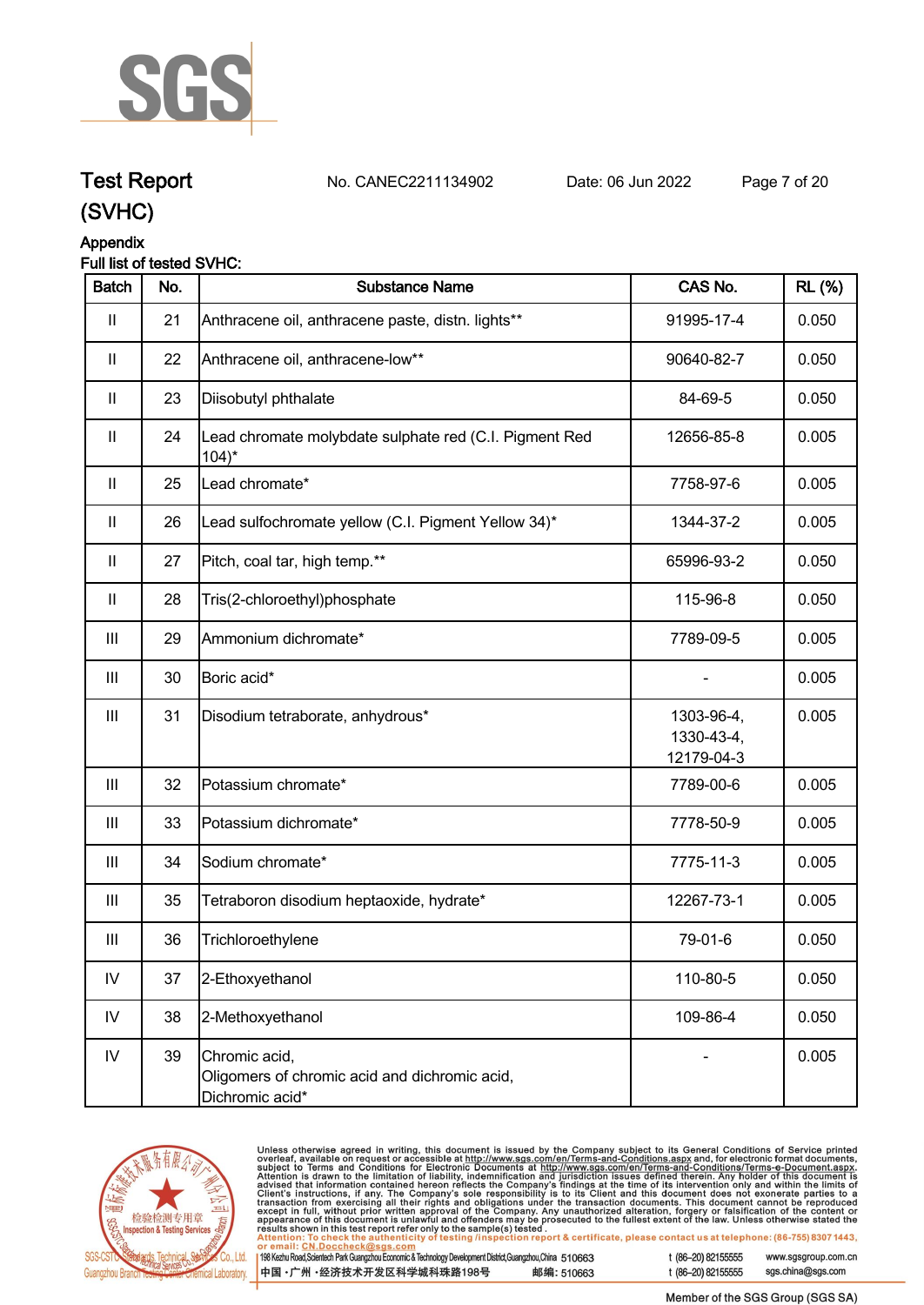

## **Test Report. No. CANEC2211134902 . Date: 06 Jun 2022. Page 8 of 20.**

**(SVHC)**

#### **Appendix**

#### **Full list of tested SVHC:**

| <b>Batch</b> | No. | <b>Substance Name</b>                                                      | CAS No.                | <b>RL</b> (%) |
|--------------|-----|----------------------------------------------------------------------------|------------------------|---------------|
| IV           | 40  | Chromium trioxide*                                                         | 1333-82-0              | 0.005         |
| IV           | 41  | Cobalt(II) carbonate*                                                      | 513-79-1               | 0.005         |
| IV           | 42  | Cobalt(II) diacetate*                                                      | 71-48-7                | 0.005         |
| IV           | 43  | Cobalt(II) dinitrate*                                                      | 10141-05-6             | 0.005         |
| IV           | 44  | Cobalt(II) sulphate*                                                       | 10124-43-3             | 0.005         |
| $\vee$       | 45  | 1,2,3-trichloropropane                                                     | 96-18-4                | 0.050         |
| V            | 46  | 1,2-Benzenedicarboxylic acid, di-C6-8-branched alkyl esters,<br>C7-rich    | 71888-89-6             | 0.050         |
| V            | 47  | 1,2-Benzenedicarboxylic acid, di-C7-11-branched and linear<br>alkyl esters | 68515-42-4             | 0.050         |
| V            | 48  | 1-methyl-2-pyrrolidone                                                     | 872-50-4               | 0.050         |
| V            | 49  | 2-ethoxyethyl acetate                                                      | 111-15-9               | 0.050         |
| $\vee$       | 50  | Hydrazine                                                                  | 7803-57-8,<br>302-01-2 | 0.050         |
| $\vee$       | 51  | Strontium chromate*                                                        | 7789-06-2              | 0.005         |
| VI           | 52  | 1,2-Dichloroethane                                                         | 107-06-2               | 0.050         |
| VI           | 53  | 2,2'-dichloro-4,4'-methylenedianiline                                      | $101 - 14 - 4$         | 0.050         |
| VI           | 54  | 2-Methoxyaniline; o-Anisidine                                              | $90 - 04 - 0$          | 0.050         |
| VI           | 55  | 4-(1,1,3,3-tetramethylbutyl)phenol                                         | 140-66-9               | 0.050         |
| VI           | 56  | Aluminosilicate Refractory Ceramic Fibres *                                |                        | 0.005         |
| VI           | 57  | Arsenic acid*                                                              | 7778-39-4              | 0.005         |
| VI           | 58  | Bis(2-methoxyethyl) ether                                                  | 111-96-6               | 0.050         |
| VI           | 59  | Bis(2-methoxyethyl) phthalate                                              | 117-82-8               | 0.050         |
|              |     |                                                                            |                        |               |



Unless otherwise agreed in writing, this document is issued by the Company subject to its General Conditions of Service printed<br>overleaf, available on request or accessible at <u>http://www.sgs.com/en/Terms-and-Conditions.a</u>

| 98 Kezhu Road,Scientech Park Guangzhou Economic & Technology Development District,Guangzhou,China 510663 |            |
|----------------------------------------------------------------------------------------------------------|------------|
| 中国 •广州 •经济技术开发区科学城科珠路198号 »                                                                              | 邮编: 510663 |

sgs.china@sgs.com t (86-20) 82155555

www.sgsgroup.com.cn

Member of the SGS Group (SGS SA)

t (86-20) 82155555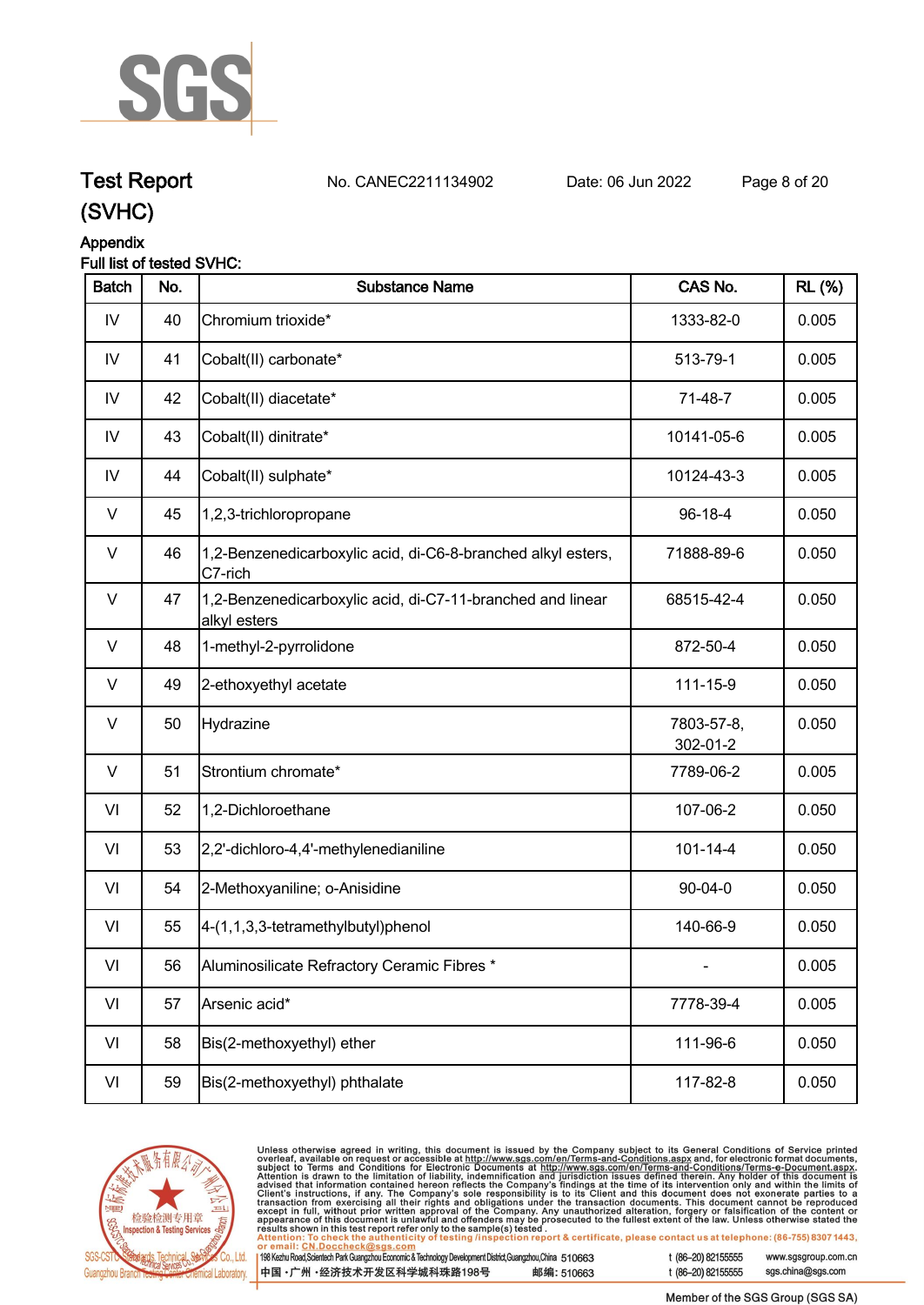

## **Test Report. No. CANEC2211134902 . Date: 06 Jun 2022. Page 9 of 20.**

**(SVHC)**

### **Appendix**

#### **Full list of tested SVHC:**

| <b>Batch</b> | No. | <b>Substance Name</b>                                                                                                                               | CAS No.        | <b>RL</b> (%) |
|--------------|-----|-----------------------------------------------------------------------------------------------------------------------------------------------------|----------------|---------------|
| VI           | 60  | Calcium arsenate*                                                                                                                                   | 7778-44-1      | 0.005         |
| VI           | 61  | Dichromium tris(chromate) *                                                                                                                         | 24613-89-6     | 0.005         |
| VI           | 62  | Formaldehyde, oligomeric reaction products with aniline                                                                                             | 25214-70-4     | 0.050         |
| VI           | 63  | Lead diazide, Lead azide*                                                                                                                           | 13424-46-9     | 0.005         |
| VI           | 64  | Lead dipicrate*                                                                                                                                     | 6477-64-1      | 0.005         |
| VI           | 65  | Lead styphnate*                                                                                                                                     | 15245-44-0     | 0.005         |
| VI           | 66  | N,N-dimethylacetamide                                                                                                                               | 127-19-5       | 0.050         |
| VI           | 67  | Pentazinc chromate octahydroxide*                                                                                                                   | 49663-84-5     | 0.005         |
| VI           | 68  | Phenolphthalein                                                                                                                                     | 77-09-8        | 0.050         |
| VI           | 69  | Potassium hydroxyoctaoxodizincatedichromate*                                                                                                        | 11103-86-9     | 0.005         |
| VI           | 70  | Trilead diarsenate*                                                                                                                                 | 3687-31-8      | 0.005         |
| VI           | 71  | Zirconia Aluminosilicate Refractory Ceramic Fibres*                                                                                                 |                | 0.005         |
| VII          | 72  | [[4-[[4-anilino-1-naphthyl][4-<br>(dimethylamino)phenyl]methylene]cyclohexa-2,5-dien-1-ylide<br>ne] dimethylammonium chloride (C.I. Basic Blue 26)§ | 2580-56-5      | 0.050         |
| VII          | 73  | [[4-[4,4'-bis(dimethylamino)<br>benzhydrylidene]cyclohexa-2,5-dien-1-ylidene]dimethylamm<br>onium chloride (C.I. Basic Violet 3)§                   | 548-62-9       | 0.050         |
| VII          | 74  | 1,2-bis(2-methoxyethoxy)ethane (TEGDME; triglyme)                                                                                                   | 112-49-2       | 0.050         |
| VII          | 75  | 1,2-dimethoxyethane; ethylene glycol dimethyl ether<br>(EGDME)                                                                                      | 110-71-4       | 0.050         |
| VII          | 76  | 4,4'-bis(dimethylamino) benzophenone (Michler's Ketone)                                                                                             | 90-94-8        | 0.050         |
| VII          | 77  | 4,4'-bis(dimethylamino)-4"-(methylamino)trityl alcohol§                                                                                             | $561 - 41 - 1$ | 0.050         |
| VII          | 78  | Diboron trioxide*                                                                                                                                   | 1303-86-2      | 0.005         |



Unless otherwise agreed in writing, this document is issued by the Company subject to its General Conditions of Service printed<br>overleaf, available on request or accessible at http://www.sgs.com/en/Terms-and-Conditions.as

| 8 Kezhu Road,Scientech Park Guangzhou Economic & Technology Development District,Guangzhou,China 510663 |            |  |
|---------------------------------------------------------------------------------------------------------|------------|--|
| Þ国 •广州 •经济技术开发区科学城科珠路198号 ↓                                                                             | 邮编: 510663 |  |

t (86-20) 82155555 www.sgsgroup.com.cn t (86-20) 82155555 sgs.china@sgs.com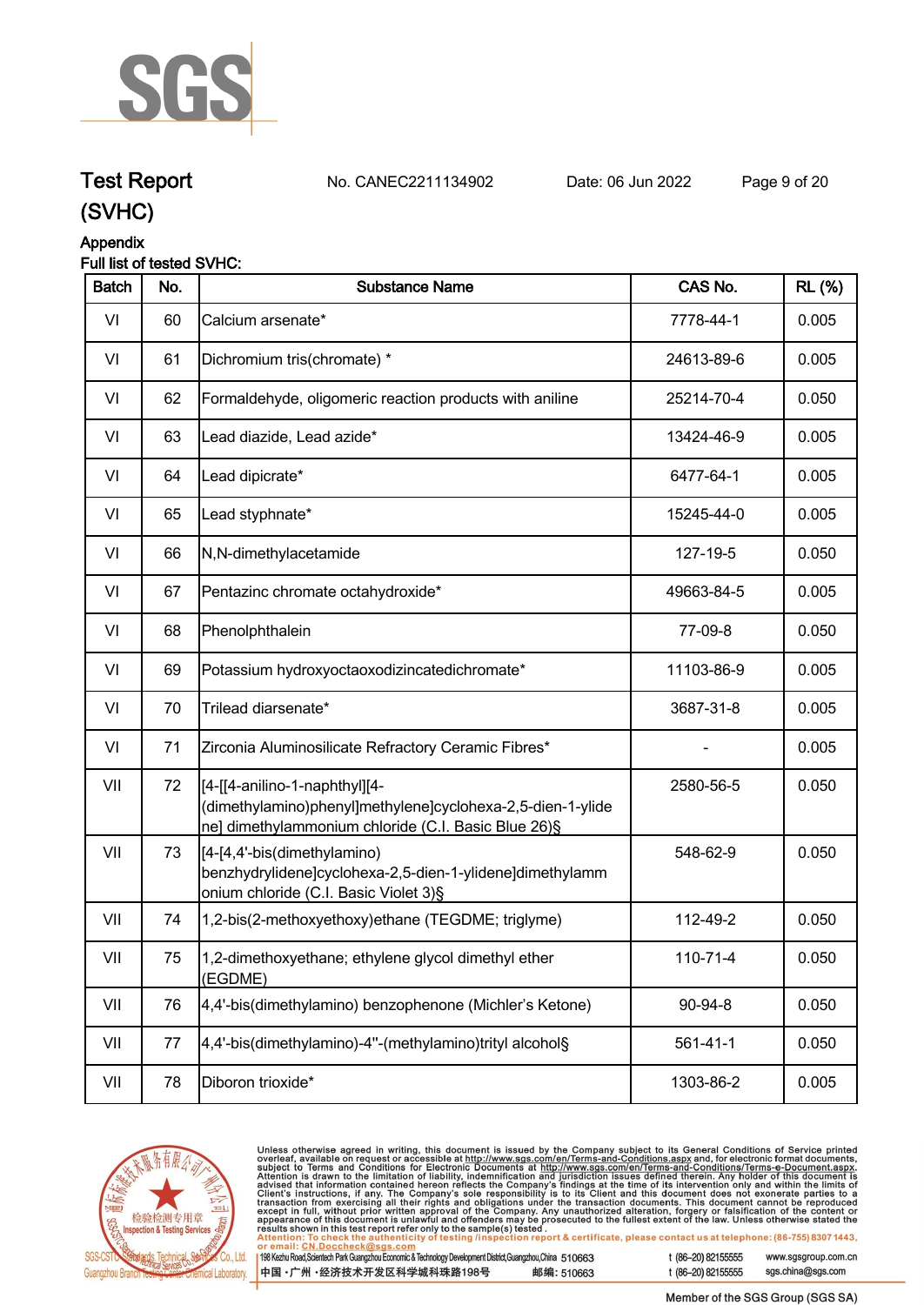

**Test Report. No. CANEC2211134902 . Date: 06 Jun 2022. Page 10 of 20.**

### **Appendix**

#### **Full list of tested SVHC:**

| <b>Batch</b> | No. | <b>Substance Name</b>                                                                                            | CAS No.        | <b>RL</b> (%) |
|--------------|-----|------------------------------------------------------------------------------------------------------------------|----------------|---------------|
| VII          | 79  | Formamide                                                                                                        | $75-12-7$      | 0.050         |
| VII          | 80  | Lead(II) bis(methanesulfonate)*                                                                                  | 17570-76-2     | 0.005         |
| VII          | 81  | N,N,N',N'-tetramethyl-4,4'-methylenedianiline (Michler's<br>base)                                                | $101 - 61 - 1$ | 0.050         |
| VII          | 82  | <b>TGIC</b><br>(1,3,5-tris(oxiranylmethyl)-1,3,5-triazine-2,4,6(1H,3H,5H)-trio<br>ne)                            | 2451-62-9      | 0.050         |
| VII          | 83  | $\alpha$ , $\alpha$ -Bis[4-(dimethylamino)phenyl]-4<br>(phenylamino)naphthalene-1-methanol (C.I. Solvent Blue 4) | 6786-83-0      | 0.050         |
| VII          | 84  | $\beta$ -TGIC (1,3,5-tris[(2S and<br>2R)-2,3-epoxypropyl]-1,3,5-triazine-2,4,6-(1H,3H,5H)-trione)                | 59653-74-6     | 0.050         |
| VIII         | 85  | [Phthalato(2-)]dioxotrilead*                                                                                     | 69011-06-9     | 0.005         |
| VIII         | 86  | 1,2-Benzenedicarboxylic acid, dipentylester, branched and<br>linear                                              | 84777-06-0     | 0.050         |
| VIII         | 87  | 1,2-Diethoxyethane                                                                                               | 629-14-1       | 0.050         |
| VIII         | 88  | 1-Bromopropane                                                                                                   | 106-94-5       | 0.050         |
| VIII         | 89  | 3-Ethyl-2-methyl-2-(3-methylbutyl)-1,3-oxazolidine                                                               | 143860-04-2    | 0.050         |
| VIII         | 90  | 4-(1,1,3,3-tetramethylbutyl)phenol, ethoxylated                                                                  |                | 0.050         |
| VIII         | 91  | 4,4'-Methylenedi-o-toluidine                                                                                     | 838-88-0       | 0.050         |
| VIII         | 92  | 4,4'-Oxydianiline and its salts                                                                                  | 101-80-4       | 0.050         |
| VIII         | 93  | 4-Aminoazobenzene                                                                                                | 60-09-3        | 0.050         |
| VIII         | 94  | 4-Methyl-m-phenylenediamine                                                                                      | 95-80-7        | 0.050         |
| VIII         | 95  | 4-Nonylphenol, branched and linear                                                                               |                | 0.050         |
| VIII         | 96  | 6-Methoxy-m-toluidine                                                                                            | 120-71-8       | 0.050         |
| VIII         | 97  | Acetic acid, lead salt, basic*                                                                                   | 51404-69-4     | 0.005         |
|              |     |                                                                                                                  |                |               |



Unless otherwise agreed in writing, this document is issued by the Company subject to its General Conditions of Service printed<br>overleaf, available on request or accessible at http://www.sgs.com/en/Terms-and-Conditions.as

| 1998 Kezhu Road,Scientech Park Guangzhou Economic & Technology Development District,Guangzhou,China 510663 |            |
|------------------------------------------------------------------------------------------------------------|------------|
| 【中国 •广州 •经济技术开发区科学城科珠路198号                                                                                 | 邮编: 510663 |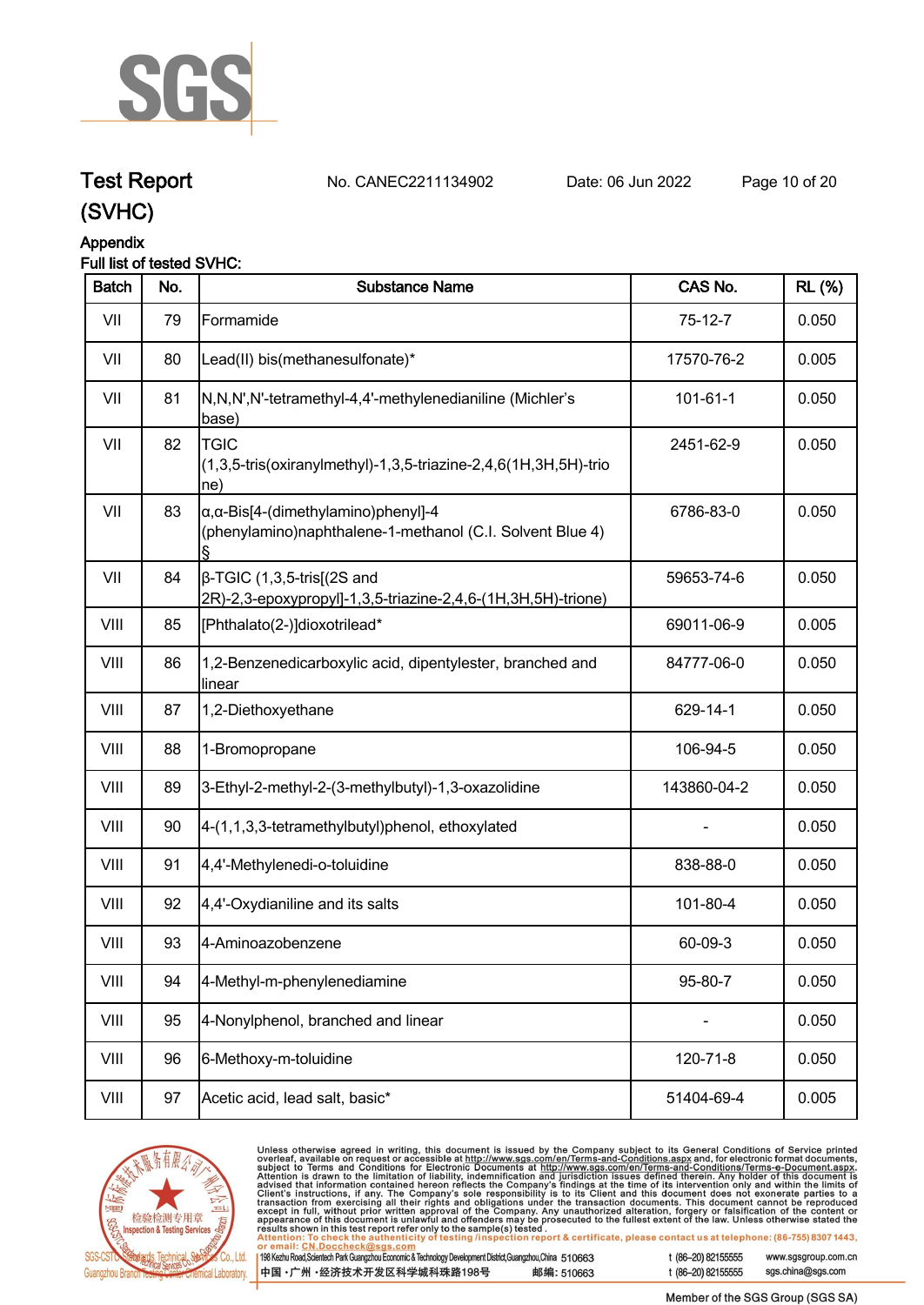

## **Test Report. No. CANEC2211134902 . Date: 06 Jun 2022. Page 11 of 20.**

### **(SVHC)**

### **Appendix**

#### **Full list of tested SVHC:**

| <b>Batch</b> | No. | <b>Substance Name</b>                                                                                                                                            | CAS No.       | <b>RL</b> (%) |
|--------------|-----|------------------------------------------------------------------------------------------------------------------------------------------------------------------|---------------|---------------|
| VIII         | 98  | Biphenyl-4-ylamine                                                                                                                                               | $92 - 67 - 1$ | 0.050         |
| VIII         | 99  | Bis(pentabromophenyl) ether (DecaBDE)                                                                                                                            | 1163-19-5     | 0.050         |
| VIII         | 100 | Cyclohexane-1,2-dicarboxylic anhydride,<br>cis-cyclohexane-1,2-dicarboxylic anhydride,<br>trans-cyclohexane-1,2-dicarboxylic anhydride                           |               | 0.050         |
| VIII         | 101 | Diazene-1,2-dicarboxamide (C,C'-azodi(formamide))                                                                                                                | 123-77-3      | 0.050         |
| VIII         | 102 | Dibutyltin dichloride (DBTC)                                                                                                                                     | 683-18-1      | 0.050         |
| VIII         | 103 | Diethyl sulphate                                                                                                                                                 | 64-67-5       | 0.050         |
| VIII         | 104 | Diisopentylphthalate                                                                                                                                             | 605-50-5      | 0.050         |
| VIII         | 105 | Dimethyl sulphate                                                                                                                                                | $77 - 78 - 1$ | 0.050         |
| VIII         | 106 | Dinoseb                                                                                                                                                          | 88-85-7       | 0.050         |
| VIII         | 107 | Dioxobis(stearato)trilead*                                                                                                                                       | 12578-12-0    | 0.005         |
| VIII         | 108 | Fatty acids, C16-18, lead salts*                                                                                                                                 | 91031-62-8    | 0.005         |
| VIII         | 109 | Furan                                                                                                                                                            | 110-00-9      | 0.050         |
| VIII         | 110 | Henicosafluoroundecanoic acid                                                                                                                                    | 2058-94-8     | 0.050         |
| VIII         | 111 | Heptacosafluorotetradecanoic acid                                                                                                                                | 376-06-7      | 0.050         |
| VIII         | 112 | Hexahydromethylphathalic anhydride,<br>Hexahydro-4-methylphathalic anhydride,<br>Hexahydro-1-methylphathalic anhydride,<br>Hexahydro-3-methylphathalic anhydride |               | 0.050         |
| VIII         | 113 | Lead bis(tetrafluoroborate)*                                                                                                                                     | 13814-96-5    | 0.005         |
| VIII         | 114 | Lead cyanamidate*                                                                                                                                                | 20837-86-9    | 0.005         |
| VIII         | 115 | Lead dinitrate*                                                                                                                                                  | 10099-74-8    | 0.005         |
| VIII         | 116 | Lead monoxide*                                                                                                                                                   | 1317-36-8     | 0.005         |



Unless otherwise agreed in writing, this document is issued by the Company subject to its General Conditions of Service printed<br>overleaf, available on request or accessible at http://www.sgs.com/en/Terms-and-Conditions.as

| <u>of officially office another antes and along official</u><br>198 Kezhu Road,Scientech Park Guangzhou Economic & Technology Development District,Guangzhou,China 510663 |            | t (86–20) 82155555 |
|---------------------------------------------------------------------------------------------------------------------------------------------------------------------------|------------|--------------------|
| ┃中国 •广州 •经济技术开发区科学城科珠路198号 ↓                                                                                                                                              | 邮编: 510663 | t (86–20) 82155555 |

-20) 82155555 sgs.china@sgs.com

www.sgsgroup.com.cn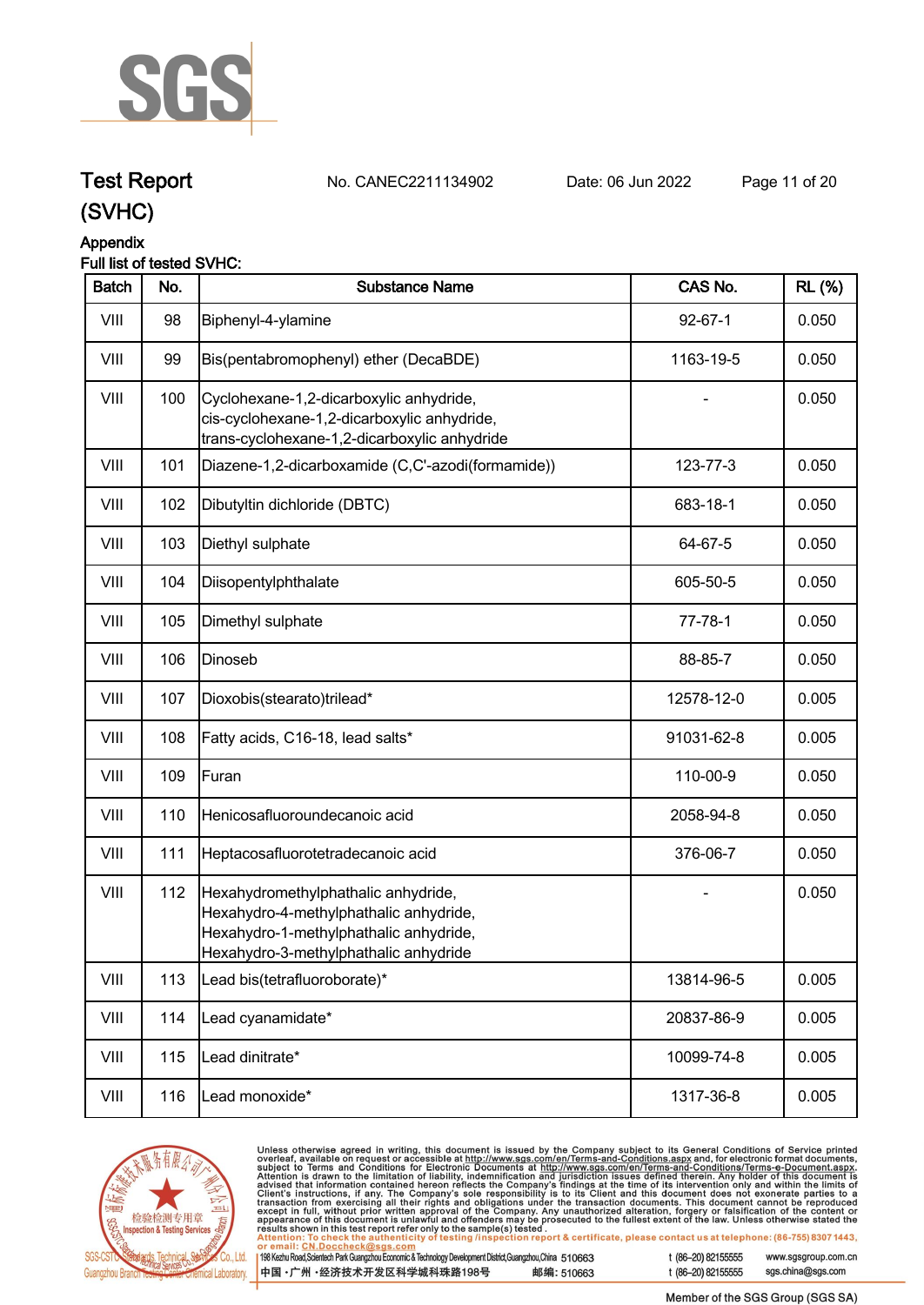

### **Test Report. No. CANEC2211134902 . Date: 06 Jun 2022. Page 12 of 20.**

### **Appendix**

#### **Full list of tested SVHC:**

| <b>Batch</b> | No. | <b>Substance Name</b>                                     | CAS No.     | <b>RL</b> (%) |
|--------------|-----|-----------------------------------------------------------|-------------|---------------|
| VIII         | 117 | Lead oxide sulfate*                                       | 12036-76-9  | 0.005         |
| VIII         | 118 | Lead tetroxide (orange lead)*                             | 1314-41-6   | 0.005         |
| VIII         | 119 | Lead titanium trioxide*                                   | 12060-00-3  | 0.005         |
| VIII         | 120 | Lead titanium zirconium oxide*                            | 12626-81-2  | 0.005         |
| VIII         | 121 | Methoxyacetic acid                                        | 625-45-6    | 0.050         |
| VIII         | 122 | Methyloxirane (Propylene oxide)                           | 75-56-9     | 0.050         |
| VIII         | 123 | N,N-dimethylformamide                                     | 68-12-2     | 0.050         |
| VIII         | 124 | N-Methylacetamide                                         | 79-16-3     | 0.050         |
| VIII         | 125 | N-Pentyl-isopentylphthalate                               | 776297-69-9 | 0.050         |
| VIII         | 126 | o-Aminoazotoluene                                         | 97-56-3     | 0.050         |
| VIII         | 127 | o-Toluidine                                               | 95-53-4     | 0.050         |
| VIII         | 128 | Pentacosafluorotridecanoic acid                           | 72629-94-8  | 0.050         |
| VIII         | 129 | Pentalead tetraoxide sulphate*                            | 12065-90-6  | 0.005         |
| VIII         | 130 | Pyrochlore, antimony lead yellow*                         | 8012-00-8   | 0.005         |
| VIII         | 131 | Silicic acid, barium salt, lead-doped*                    | 68784-75-8  | 0.005         |
| VIII         | 132 | Silicic acid, lead salt*                                  | 11120-22-2  | 0.005         |
| VIII         | 133 | Sulfurous acid, lead salt, dibasic*                       | 62229-08-7  | 0.005         |
| VIII         | 134 | Tetraethyllead*                                           | 78-00-2     | 0.005         |
| VIII         | 135 | Tetralead trioxide sulphate*                              | 12202-17-4  | 0.005         |
| VIII         | 136 | Tricosafluorododecanoic acid                              | 307-55-1    | 0.050         |
| VIII         | 137 | Trilead bis(carbonate)dihydroxide (basic lead carbonate)* | 1319-46-6   | 0.005         |



Unless otherwise agreed in writing, this document is issued by the Company subject to its General Conditions of Service printed<br>overleaf, available on request or accessible at http://www.sgs.com/en/Terms-and-Conditions.asp  $\overline{1}$ t (86-20) 82155555

| 198 Kezhu Road, Scientech Park Guangzhou Economic & Technology Development District, Guangzhou, China 510663 |            |
|--------------------------------------------------------------------------------------------------------------|------------|
| 中国・广州・经济技术开发区科学城科珠路198号                                                                                      | 邮编: 510663 |

www.sgsgroup.com.cn sgs.china@sgs.com t (86-20) 82155555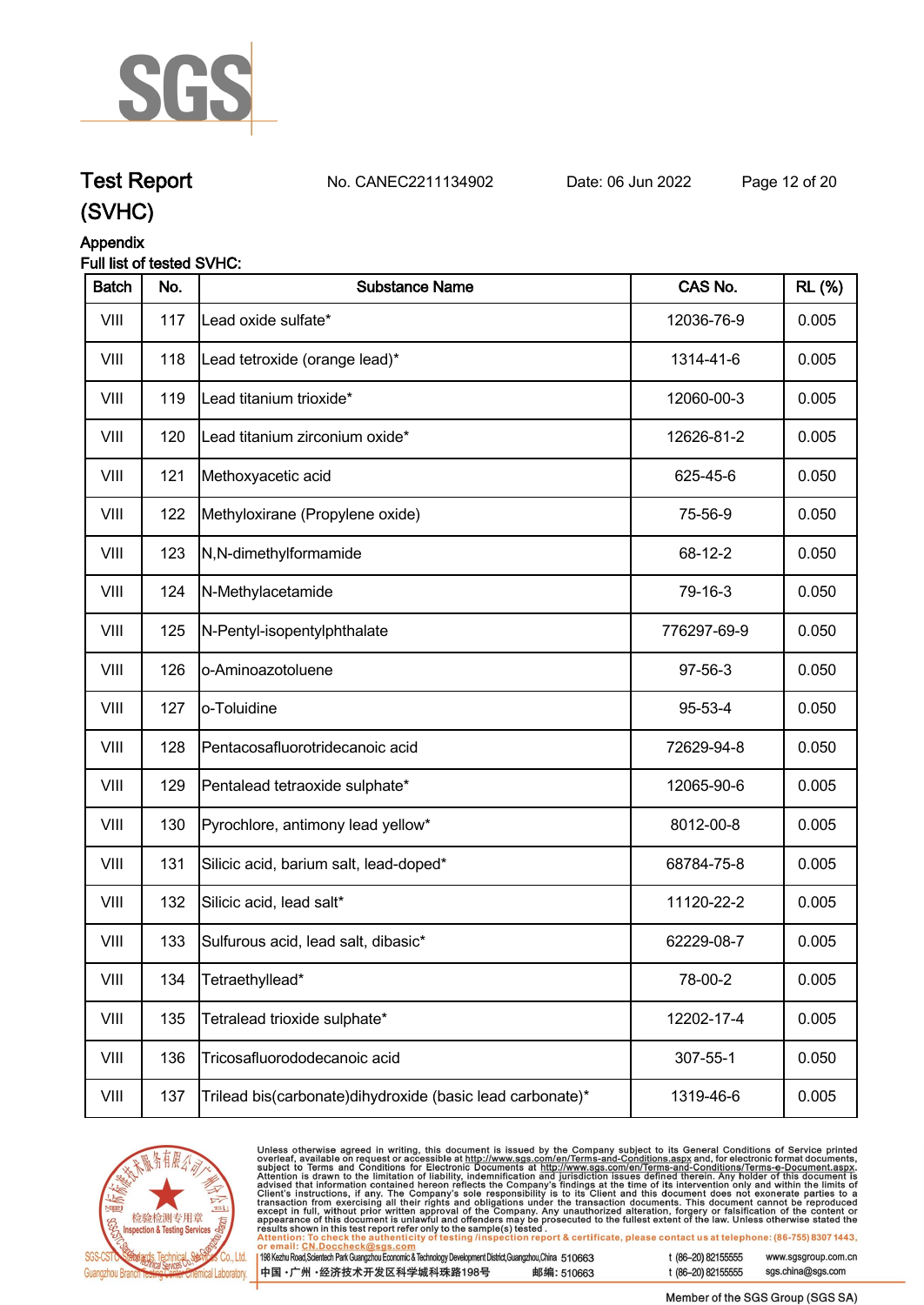

## **Test Report. No. CANEC2211134902 . Date: 06 Jun 2022. Page 13 of 20.**

**(SVHC)**

### **Appendix**

#### **Full list of tested SVHC:**

| <b>Batch</b>   | No. | <b>Substance Name</b>                                                                                                                                            | CAS No.    | <b>RL</b> (%) |
|----------------|-----|------------------------------------------------------------------------------------------------------------------------------------------------------------------|------------|---------------|
| VIII           | 138 | Trilead dioxide phosphonate*                                                                                                                                     | 12141-20-7 | 0.005         |
| IX             | 139 | 4-Nonylphenol, branched and linear, ethoxylated                                                                                                                  |            | 0.050         |
| IX             | 140 | Ammonium pentadecafluorooctanoate (APFO)**                                                                                                                       | 3825-26-1  | 0.050         |
| IX             | 141 | Cadmium oxide*                                                                                                                                                   | 1306-19-0  | 0.005         |
| IX             | 142 | Cadmium                                                                                                                                                          | 7440-43-9  | 0.005         |
| IX             | 143 | Dipentyl phthalate (DPP)                                                                                                                                         | 131-18-0   | 0.050         |
| IX             | 144 | Pentadecafluorooctanoic acid (PFOA)                                                                                                                              | 335-67-1   | 0.050         |
| X              | 145 | Cadmium sulphide*                                                                                                                                                | 1306-23-6  | 0.005         |
| X              | 146 | Dihexyl phthalate                                                                                                                                                | 84-75-3    | 0.050         |
| $\pmb{\times}$ | 147 | Disodium 3,3'-<br>[[1,1'-biphenyl]-4,4'-diylbis(azo)]bis(4-aminonaphthalene-1-su<br>Iphonate) (C.I. Direct Red 28)                                               | 573-58-0   | 0.050         |
| X              | 148 | Disodium 4-amino-3-[[4'-[(2,4-diaminophenyl)azo]<br>[1,1'-biphenyl]-4-yl]azo] -5-hydroxy-6-<br>(phenylazo)naphthalene-2,7-disulphonate (C.I. Direct Black<br>38) | 1937-37-7  | 0.050         |
| X              | 149 | Imidazolidine-2-thione; (2-imidazoline-2-thiol)                                                                                                                  | 96-45-7    | 0.050         |
| X              | 150 | Lead di(acetate)*                                                                                                                                                | 301-04-2   | 0.005         |
| X              | 151 | Trixylyl phosphate                                                                                                                                               | 25155-23-1 | 0.050         |
| XI             | 152 | 1,2-Benzenedicarboxylic acid, dihexyl ester, branched and<br>llinear                                                                                             | 68515-50-4 | 0.050         |
| XI             | 153 | Cadmium chloride*                                                                                                                                                | 10108-64-2 | 0.005         |
| XI             | 154 | Sodium perborate; perboric acid, sodium salt*                                                                                                                    |            | 0.005         |
| XI             | 155 | Sodium peroxometaborate*                                                                                                                                         | 7632-04-4  | 0.005         |



Unless otherwise agreed in writing, this document is issued by the Company subject to its General Conditions of Service printed<br>overleaf, available on request or accessible at <u>http://www.sgs.com/en/Terms-and-Conditions.a</u>

| 198 Kezhu Road,Scientech Park Guangzhou Economic & Technology Development District,Guangzhou,China 510663 |            |
|-----------------------------------------------------------------------------------------------------------|------------|
| 中国 •广州 •经济技术开发区科学城科珠路198号                                                                                 | 邮编: 510663 |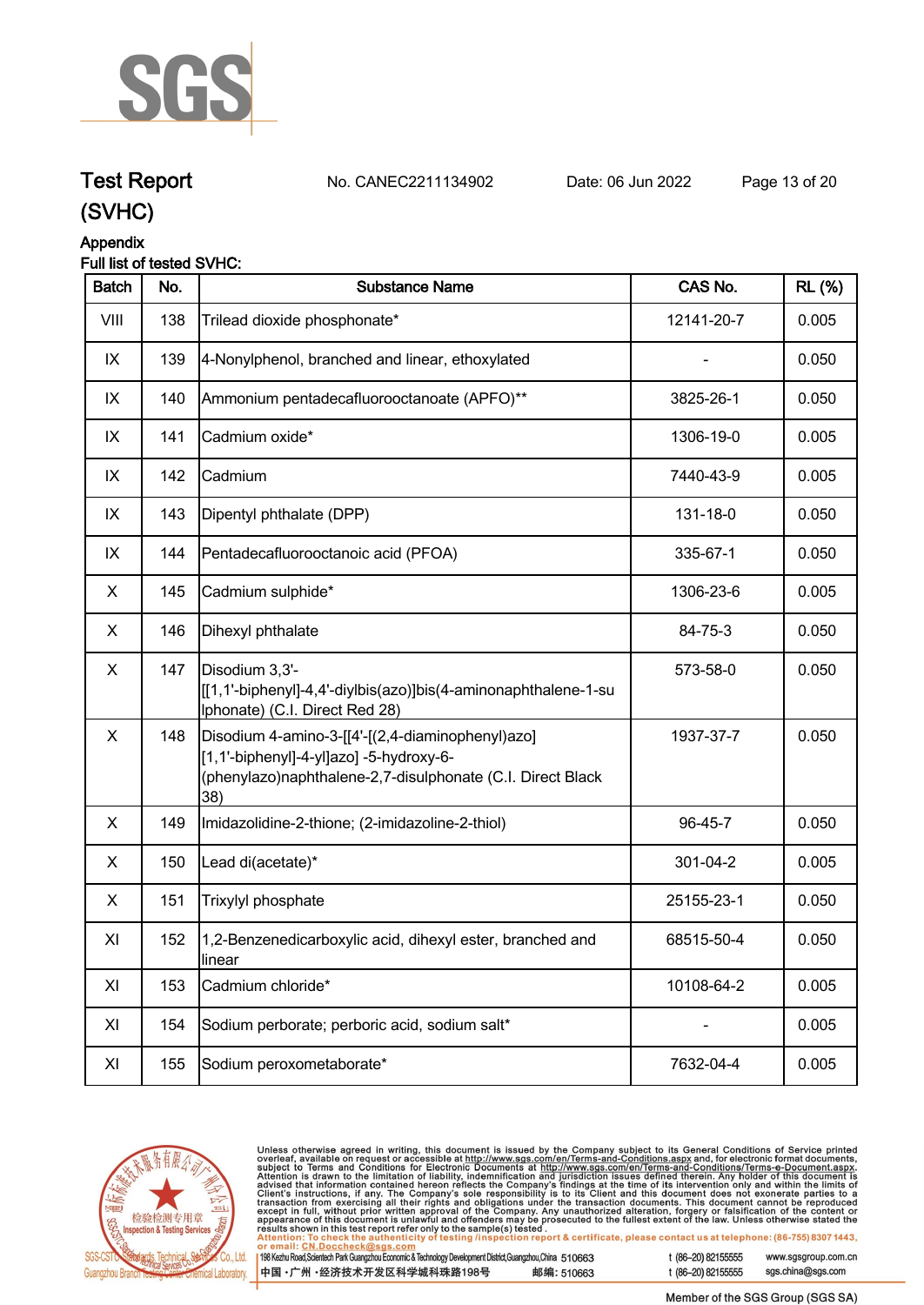

### **Test Report. No. CANEC2211134902 . Date: 06 Jun 2022. Page 14 of 20.**

**(SVHC)**

### **Appendix**

#### **Full list of tested SVHC:**

| <b>Batch</b> | No. | <b>Substance Name</b>                                                                                                                                                                                                                                                      | CAS No.                   | <b>RL</b> (%) |
|--------------|-----|----------------------------------------------------------------------------------------------------------------------------------------------------------------------------------------------------------------------------------------------------------------------------|---------------------------|---------------|
| XII          | 156 | 2-(2H-Benzotriazol-2-yl)-4,6-ditertpentylphenol (UV-328)                                                                                                                                                                                                                   | 25973-55-1                | 0.050         |
| XII          | 157 | 2-benzotriazol-2-yl-4,6-di-tert-butylphenol (UV-320)                                                                                                                                                                                                                       | 3846-71-7                 | 0.050         |
| XII          | 158 | 2-Ethylhexyl<br>10-ethyl-4,4-dioctyl-7-oxo-8-oxa-3,5-dithia-4-stannatetradeca<br>noate; DOTE                                                                                                                                                                               | 15571-58-1                | 0.050         |
| XII          | 159 | Cadmium fluoride*                                                                                                                                                                                                                                                          | 7790-79-6                 | 0.005         |
| XII          | 160 | Cadmium sulphate*                                                                                                                                                                                                                                                          | 10124-36-4,<br>31119-53-6 | 0.005         |
| XII          | 161 | Reaction mass of 2-ethylhexyl<br>10-ethyl-4,4-dioctyl-7-oxo-8-oxa-3,5-dithia-4-stannatetradeca<br>noate & 2-ethylhexyl 10-ethyl-4-[[2-<br>[(2-ethylhexyl)oxy]-2-oxoethyl]thio]-4-octyl-7-oxo-8-oxa-3,5-di<br>thia-4-stannatetradecanoate (reaction mass of DOTE &<br>MOTE) |                           | 0.050         |
| XIII         | 162 | 1,2-benzenedicarboxylic acid, di-C6-10-alkyl esters;<br>1,2-benzenedicarboxylic acid, mixed decyl and hexyl and<br>octyl diesters with ≥ 0.3% of dihexyl phthalate                                                                                                         |                           | 0.050         |
| XIII         | 163 | 5-sec-butyl-2-<br>(2,4-dimethylcyclohex-3-en-1-yl)-5-methyl-1,3-dioxane [1],<br>5-sec-butyl-2-<br>(4,6-dimethylcyclohex-3-en-1-yl)-5-methyl-1,3-dioxane [2]<br>[covering any of the individual isomers of [1] and [2] or any<br>combination thereof]                       |                           | 0.050         |
| XIV          | 164 | 1,3-propanesultone                                                                                                                                                                                                                                                         | 1120-71-4                 | 0.050         |
| XIV          | 165 | 2,4-di-tert-butyl-6-(5-chlorobenzotriazol-2-yl)phenol<br>(UV-327)                                                                                                                                                                                                          | 3864-99-1                 | 0.050         |
| XIV          | 166 | 2-(2H-benzotriazol-2-yl)-4-(tert-butyl)-6-(sec-butyl)phenol<br>$(UV-350)$                                                                                                                                                                                                  | 36437-37-3                | 0.050         |
| XIV          | 167 | Nitrobenzene                                                                                                                                                                                                                                                               | 98-95-3                   | 0.050         |
| XIV          | 168 | Perfluorononan-1-oic-acid and its sodium and ammonium<br>salts                                                                                                                                                                                                             |                           | 0.050         |
| XV           | 169 | Benzo[def]chrysene (Benzo[a]pyrene)                                                                                                                                                                                                                                        | $50 - 32 - 8$             | 0.050         |



Unless otherwise agreed in writing, this document is issued by the Company subject to its General Conditions of Service printed<br>overleaf, available on request or accessible at <u>http://www.sgs.com/en/Terms-and-Conditions.a</u>  $\overline{119}$ 

| 198 Kezhu Road,Scientech Park Guangzhou Economic & Technology Development District,Guangzhou,China 510663 |            |
|-----------------------------------------------------------------------------------------------------------|------------|
| 【中国 •广州 •经济技术开发区科学城科珠路198号 ↓                                                                              | 邮编: 510663 |

t (86-20) 82155555 www.sgsgroup.com.cn

t (86-20) 82155555

sgs.china@sgs.com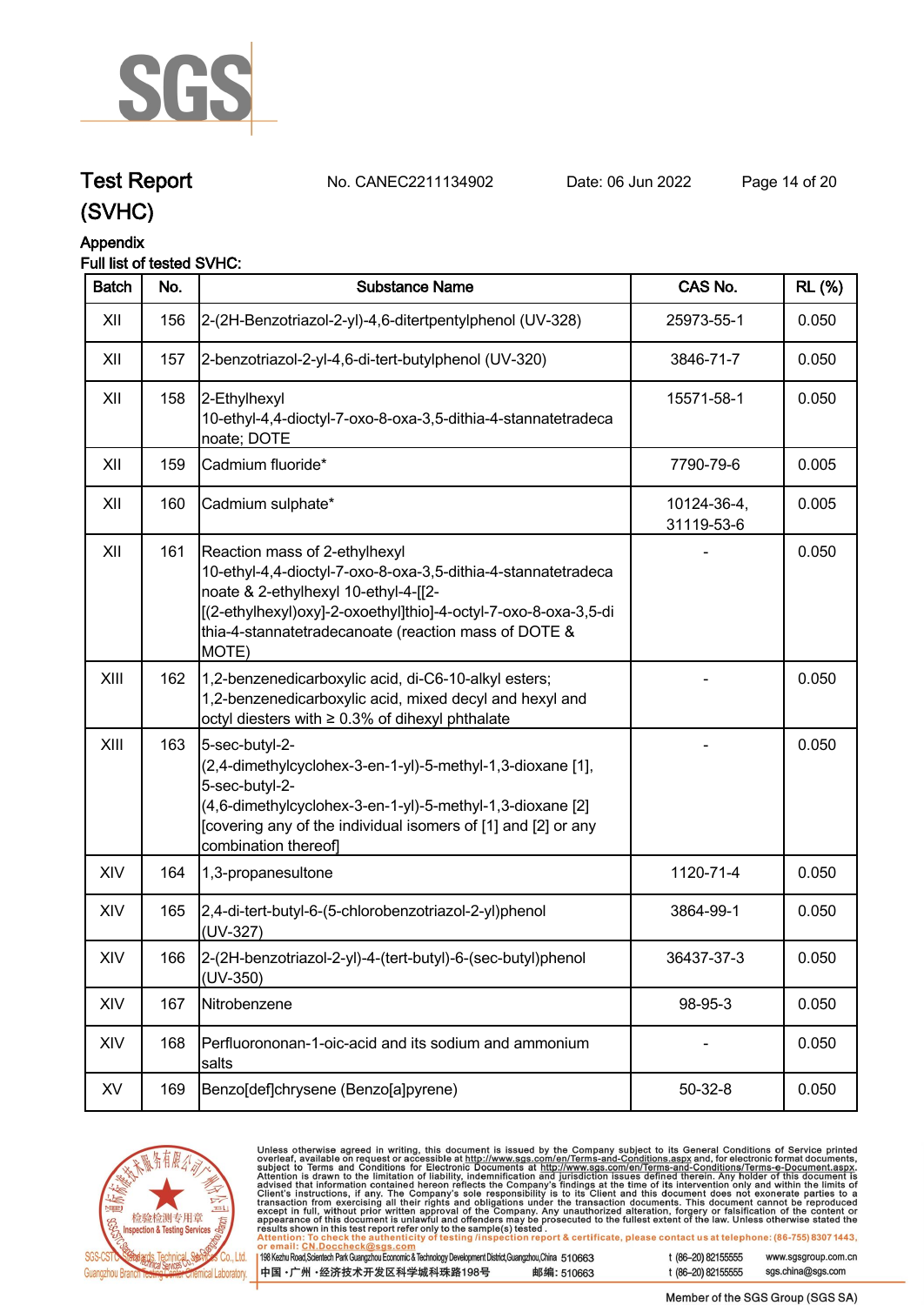

### **Test Report. No. CANEC2211134902 . Date: 06 Jun 2022. Page 15 of 20.**

**(SVHC)**

#### **Appendix**

#### **Full list of tested SVHC:**

| <b>Batch</b> | No. | <b>Substance Name</b>                                                                                                                                                                                              | CAS No.    | <b>RL</b> (%) |
|--------------|-----|--------------------------------------------------------------------------------------------------------------------------------------------------------------------------------------------------------------------|------------|---------------|
| XVI          | 170 | 4,4'-isopropylidenediphenol (bisphenol A)                                                                                                                                                                          | 80-05-7    | 0.050         |
| XVI          | 171 | 4-Heptylphenol, branched and linear                                                                                                                                                                                |            | 0.050         |
| XVI          | 172 | Nonadecafluorodecanoic acid (PFDA) and its sodium and<br>ammonium salts                                                                                                                                            |            | 0.050         |
| XVI          | 173 | p-(1,1-dimethylpropyl)phenol                                                                                                                                                                                       | 80-46-6    | 0.050         |
| XVII         | 174 | Perfluorohexane-1-sulphonic acid and its salts                                                                                                                                                                     |            | 0.050         |
| XVIII        | 175 | 1,6,7,8,9,14,15,16,17,17,18,18-Dodecachloropentacyclo[12.<br>2.1.16,9.02,13.05,10]octadeca-7,15-diene ("Dechlorane<br>Plus"™) [covering any of its individual anti- and syn-isomers<br>or any combination thereof] |            | 0.050         |
| <b>XVIII</b> | 176 | Benz[a]anthracene                                                                                                                                                                                                  | 56-55-3    | 0.050         |
| <b>XVIII</b> | 177 | Cadmium nitrate*                                                                                                                                                                                                   | 10325-94-7 | 0.005         |
| XVIII        | 178 | Cadmium carbonate*                                                                                                                                                                                                 | 513-78-0   | 0.005         |
| XVIII        | 179 | Cadmium hydroxide*                                                                                                                                                                                                 | 21041-95-2 | 0.005         |
| <b>XVIII</b> | 180 | Chrysene                                                                                                                                                                                                           | 218-01-9   | 0.050         |
| <b>XVIII</b> | 181 | Reaction products of 1,3,4-thiadiazolidine-2,5-dithione,<br>formaldehyde and 4-heptylphenol, branched and linear<br>(RP-HP) [with ≥0.1% w/w 4-heptylphenol, branched and<br>linear]                                |            | 0.050         |
| XIX          | 182 | Benzene-1,2,4-tricarboxylic acid 1,2-anhydride (trimellitic<br>anhydride)                                                                                                                                          | 552-30-7   | 0.050         |
| XIX          | 183 | Benzo[ghi]perylene                                                                                                                                                                                                 | 191-24-2   | 0.050         |
| XIX          | 184 | Decamethylcyclopentasiloxane (D5)                                                                                                                                                                                  | 541-02-6   | 0.050         |
| XIX          | 185 | Dicyclohexyl phthalate (DCHP)                                                                                                                                                                                      | 84-61-7    | 0.050         |
| XIX          | 186 | Disodium octaborate*                                                                                                                                                                                               | 12008-41-2 | 0.005         |
| XIX          | 187 | Dodecamethylcyclohexasiloxane (D6)                                                                                                                                                                                 | 540-97-6   | 0.050         |



Unless otherwise agreed in writing, this document is issued by the Company subject to its General Conditions of Service printed<br>overleaf, available on request or accessible at http://www.sgs.com/en/Terms-and-Conditions.as t (86-20) 82155555 www.sgsgroup.com.cn

| 198 Kezhu Road,Scientech Park Guangzhou Economic & Technology Development District,Guangzhou,China 510663 |            |
|-----------------------------------------------------------------------------------------------------------|------------|
| 中国 •广州 •经济技术开发区科学城科珠路198号                                                                                 | 邮编: 510663 |

sgs.china@sgs.com t (86-20) 82155555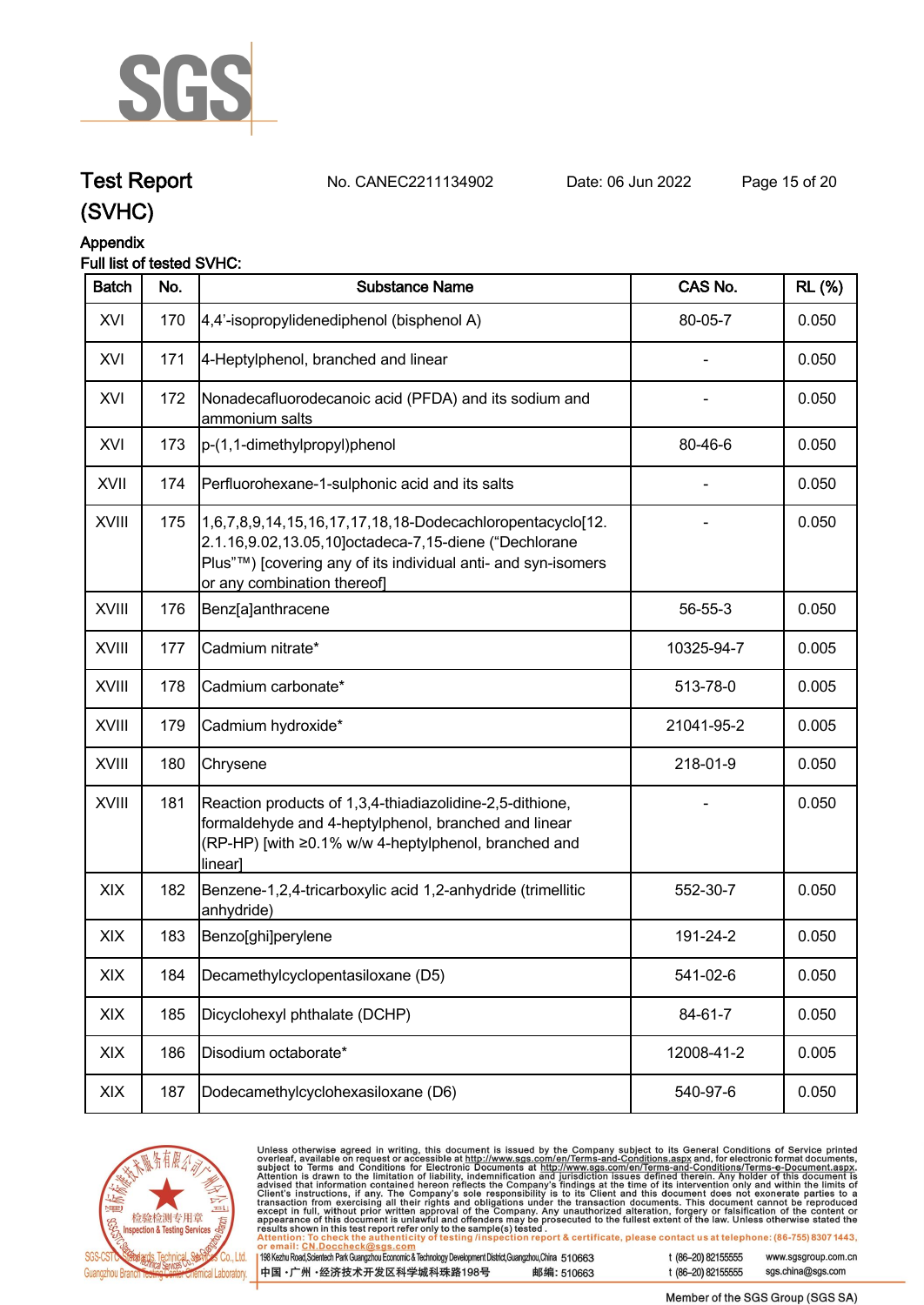

### **Test Report. No. CANEC2211134902 . Date: 06 Jun 2022. Page 16 of 20.**

**(SVHC)**

## **Appendix**

#### **Full list of tested SVHC:**

| <b>Batch</b> | No. | <b>Substance Name</b>                                                                                                                                                | CAS No.        | <b>RL (%)</b> |
|--------------|-----|----------------------------------------------------------------------------------------------------------------------------------------------------------------------|----------------|---------------|
| XIX          | 188 | Ethylenediamine                                                                                                                                                      | $107 - 15 - 3$ | 0.050         |
| XIX          | 189 | Lead                                                                                                                                                                 | 7439-92-1      | 0.005         |
| XIX          | 190 | Octamethylcyclotetrasiloxane (D4)                                                                                                                                    | 556-67-2       | 0.050         |
| XIX          | 191 | Terphenyl hydrogenated                                                                                                                                               | 61788-32-7     | 0.050         |
| XX           | 192 | 1,7,7-trimethyl-3-<br>(phenylmethylene)bicyclo[2.2.1]heptan-2-one (3-benzylidene<br>camphor)                                                                         | 15087-24-8     | 0.050         |
| XX           | 193 | 2,2-bis(4'-hydroxyphenyl)-4- methylpentane                                                                                                                           | 6807-17-6      | 0.050         |
| XX           | 194 | Benzo[k]fluoranthene                                                                                                                                                 | 207-08-9       | 0.050         |
| XX           | 195 | Fluoranthene                                                                                                                                                         | 206-44-0       | 0.050         |
| XX           | 196 | Phenanthrene                                                                                                                                                         | 85-01-8        | 0.050         |
| XX           | 197 | Pyrene                                                                                                                                                               | 129-00-0       | 0.050         |
| XXI          | 198 | [2,3,3,3-tetrafluoro-2-(heptafluoropropoxy) propionic acid, its<br>salts and its acyl halides (covering any of their individual<br>isomers and combinations thereof) |                | 0.050         |
| XXI          | 199 | 2-methoxyethyl acetate                                                                                                                                               | 110-49-6       | 0.050         |
| XXI          | 200 | 4-tert-butylphenol (PTBP)                                                                                                                                            | 98-54-4        | 0.050         |
| XXI          | 201 | Tris(4-nonylphenyl, branched and linear) phosphite (TNPP)<br>with $\geq 0.1\%$ w/w of 4-nonylphenol, branched and linear<br>$(4-NP)$                                 |                | 0.050         |
| XXII         | 202 | 2-benzyl-2-dimethylamino-4'-morpholinobutyrophenone                                                                                                                  | 119313-12-1    | 0.050         |
| XXII         | 203 | 2-methyl-1-(4-methylthiophenyl)-2-morpholinopropan-1-one                                                                                                             | 71868-10-5     | 0.050         |
| XXII         | 204 | Diisohexyl phthalate                                                                                                                                                 | 71850-09-4     | 0.050         |
| XXII         | 205 | Perfluorobutane sulfonic acid (PFBS) and its salts                                                                                                                   |                | 0.050         |



Unless otherwise agreed in writing, this document is issued by the Company subject to its General Conditions of Service printed<br>overleaf, available on request or accessible at http://www.sgs.com/en/Terms-and-Conditions.as

| 198 Kezhu Road,Scientech Park Guangzhou Economic & Technology Development District,Guangzhou,China 510663 |            |
|-----------------------------------------------------------------------------------------------------------|------------|
| 中国・广州 ・经济技术开发区科学城科珠路198号                                                                                  | 邮编: 510663 |

sgs.china@sgs.com t (86-20) 82155555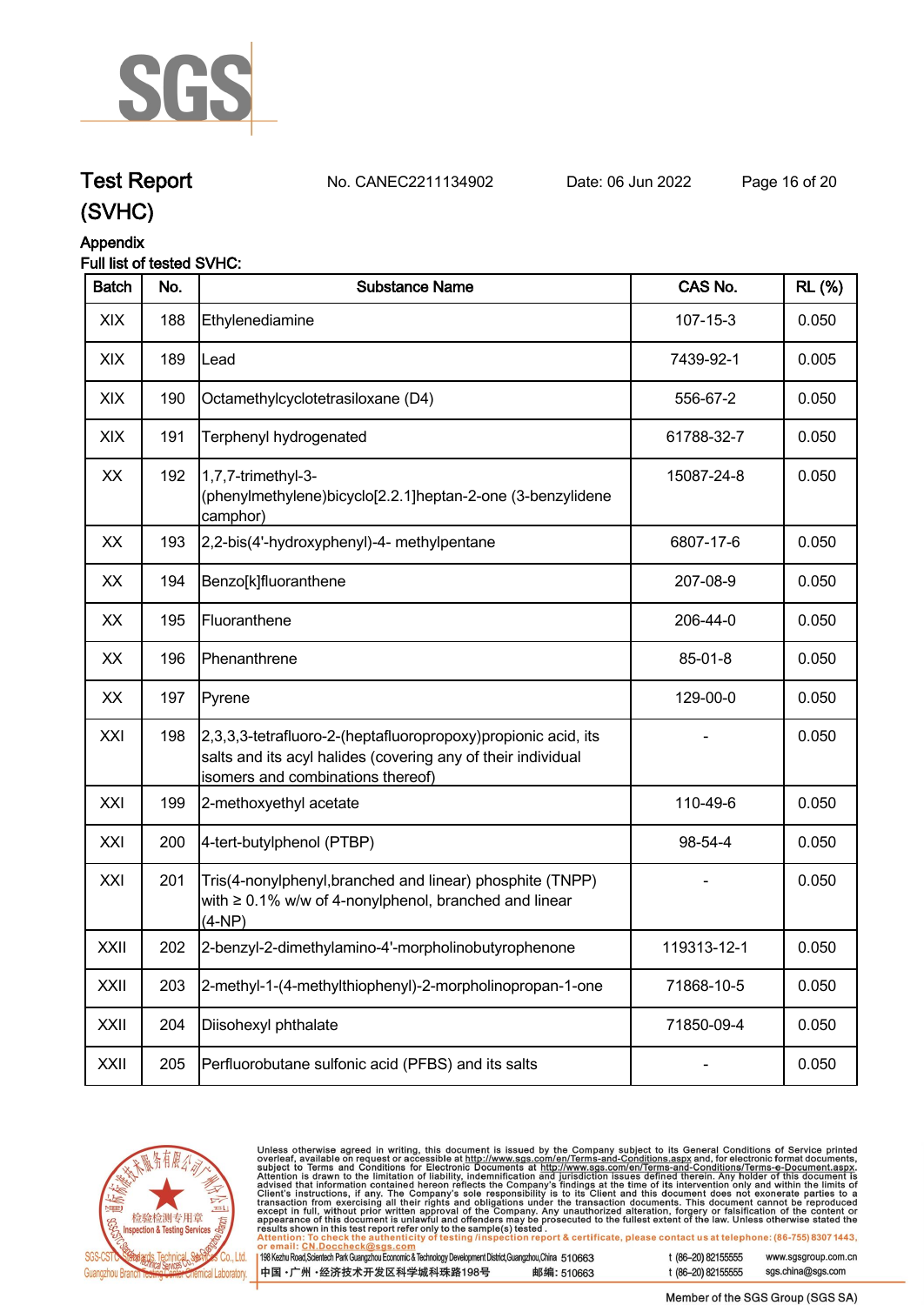

## **Test Report. No. CANEC2211134902 . Date: 06 Jun 2022. Page 17 of 20.**

**(SVHC)**

#### **Appendix**

#### **Full list of tested SVHC:**

| <b>Batch</b> | No. | <b>Substance Name</b>                                                                                                                                                                                                 | CAS No.    | <b>RL</b> (%) |
|--------------|-----|-----------------------------------------------------------------------------------------------------------------------------------------------------------------------------------------------------------------------|------------|---------------|
| <b>XXIII</b> | 206 | 1-vinylimidazole                                                                                                                                                                                                      | 1072-63-5  | 0.050         |
| <b>XXIII</b> | 207 | 2-methylimidazole                                                                                                                                                                                                     | 693-98-1   | 0.050         |
| <b>XXIII</b> | 208 | Butyl 4-hydroxybenzoate                                                                                                                                                                                               | 94-26-8    | 0.050         |
| <b>XXIII</b> | 209 | Dibutylbis(pentane-2,4-dionato-O,O')tin**                                                                                                                                                                             | 22673-19-4 | 0.050         |
| <b>XXIV</b>  | 210 | bis(2-(2-methoxyethoxy)ethyl) ether                                                                                                                                                                                   | 143-24-8   | 0.050         |
| <b>XXIV</b>  | 211 | Dioctyltin dilaurate, stannane, dioctyl-, bis(coco acyloxy)<br>derivs., and any other stannane, dioctyl-, bis(fatty acyloxy)<br>derivs. wherein C12 is the predominant carbon number of<br>the fatty acyloxy moiety** |            | 0.050         |
| <b>XXV</b>   | 212 | 1,4-dioxane                                                                                                                                                                                                           | 123-91-1   | 0.050         |
| <b>XXV</b>   | 213 | 2,2-bis(bromomethyl)propane1,3-diol (BMP);<br>2,2-dimethylpropan-1-ol, tribromo<br>derivative/3-bromo-2,2-bis(bromomethyl)-1-propanol<br>(TBNPA); 2,3-dibromo-1-propanol (2,3-DBPA)                                   |            | 0.050         |
| <b>XXV</b>   | 214 | 2-(4-tert-butylbenzyl) propionaldehyde and its individual<br>stereoisomers                                                                                                                                            |            | 0.050         |
| <b>XXV</b>   | 215 | 4,4'-(1-methylpropylidene)bisphenol (bisphenol B)                                                                                                                                                                     | 77-40-7    | 0.050         |
| <b>XXV</b>   | 216 | Glutaral                                                                                                                                                                                                              | 111-30-8   | 0.050         |
| <b>XXV</b>   | 217 | Medium-chain chlorinated paraffins (MCCP) [UVCB<br>substances consisting of more than or equal to 80% linear<br>chloroalkanes with carbon chain lengths within the range<br>from C14 to C17]                          |            | 0.050         |
| <b>XXV</b>   | 218 | Orthoboric acid, sodium salt*                                                                                                                                                                                         | 13840-56-7 | 0.005         |
| <b>XXV</b>   | 219 | Phenol, alkylation products (mainly in para position) with<br>C12-rich branched alkyl chains from oligomerisation,<br>covering any individual isomers and/ or combinations thereof<br>(PDDP)                          |            | 0.050         |
|              |     |                                                                                                                                                                                                                       |            |               |



Unless otherwise agreed in writing, this document is issued by the Company subject to its General Conditions of Service printed overleaf, available on request or accessible at http://www.sgs.com/en/Terms-and-Conditions.as

198 Kezhu Road, Scientech Park Guangzhou Economic & Technology Development District, Guangzhou, China 510663 中国·广州·经济技术开发区科学城科珠路198号 邮编: 510663 t (86-20) 82155555

t (86-20) 82155555

www.sgsgroup.com.cn sgs.china@sgs.com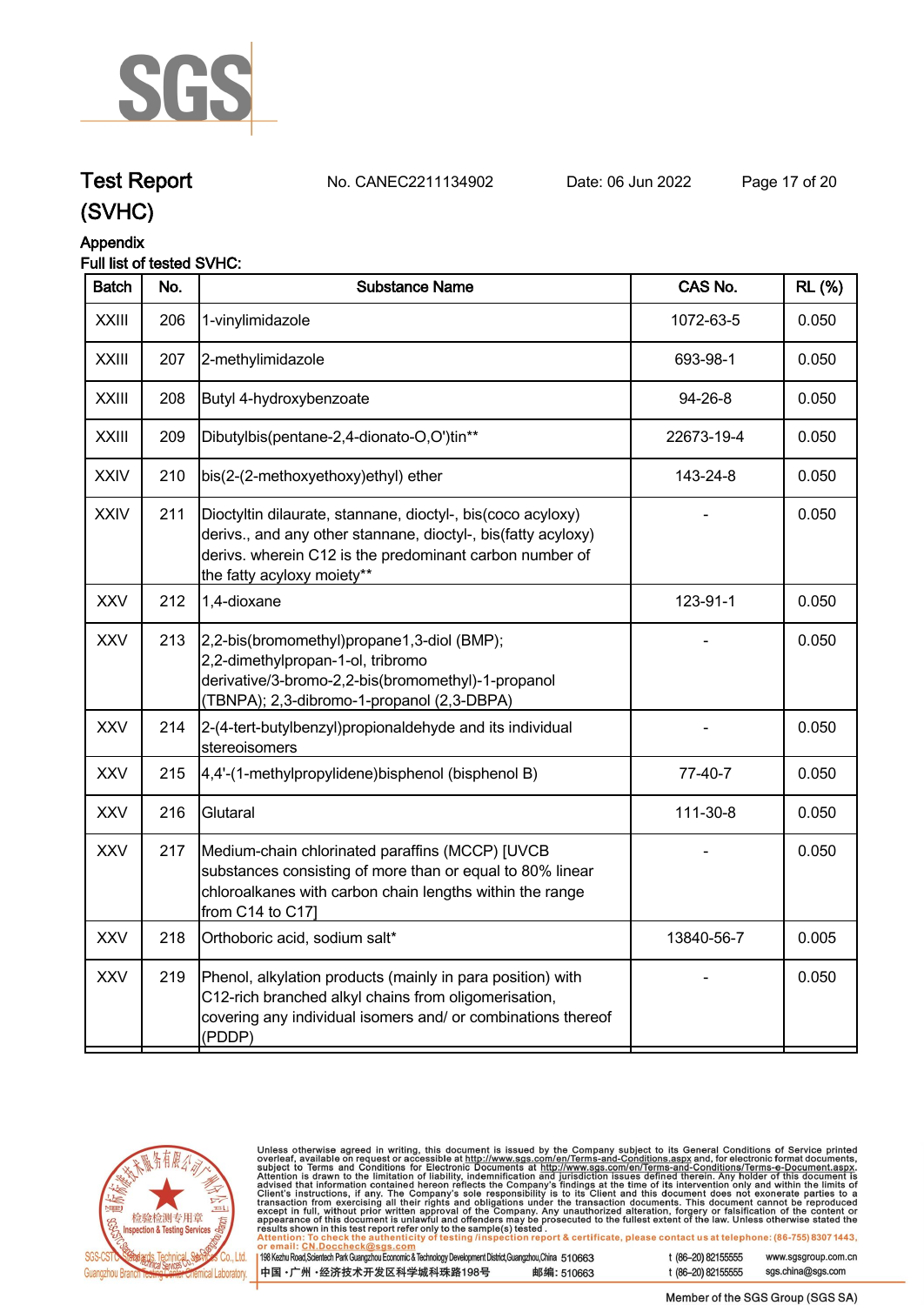

**Test Report. No. CANEC2211134902 . Date: 06 Jun 2022. Page 18 of 20.**

### **(SVHC)**

#### **Appendix**

#### **Full list of tested SVHC:**

| <b>Batch</b> | No. | Substance Name                                                                                                                                                                     | CAS No.     | <b>RL (%)</b> |
|--------------|-----|------------------------------------------------------------------------------------------------------------------------------------------------------------------------------------|-------------|---------------|
| <b>XXVI</b>  | 220 | $\left( \pm \right)$ -1,7,7-trimethyl-3-<br>[(4-methylphenyl)methylene]bicyclo[2.2.1]heptan-2-one<br>covering any of the individual isomers and/or combinations<br>thereof (4-MBC) |             | 0.050         |
| <b>XXVI</b>  | 221 | [6,6'-di-tert-butyl-2,2'-methylenedi-p-cresol (DBMC)                                                                                                                               | 119-47-1    | 0.050         |
| <b>XXVI</b>  | 222 | S-(tricyclo[5.2.1.0'2,6]deca-3-en-8(or 9)-yl) O-(isopropyl or<br>isobutyl or 2-ethylhexyl) O-(isopropyl or isobutyl or<br>2-ethylhexyl) phosphorodithioate                         | 255881-94-8 | 0.050         |
| <b>XXVI</b>  | 223 | Tris(2-methoxyethoxy) vinyl silane                                                                                                                                                 | 1067-53-4   | 0.050         |
|              | 224 | IResorcinol                                                                                                                                                                        | 108-46-3    | 0.050         |
|              | 225 | N-(hydroxymethyl) acrylamide                                                                                                                                                       | 924-42-5    | 0.050         |



Unless otherwise agreed in writing, this document is issued by the Company subject to its General Conditions of Service printed<br>overleaf, available on request or accessible at http://www.sgs.com/en/Terms-and-Conditions.as

| 198 Kezhu Road, Scientech Park Guangzhou Economic & Technology Development District, Guangzhou, China 510663 |            |
|--------------------------------------------------------------------------------------------------------------|------------|
| 中国 •广州 •经济技术开发区科学城科珠路198号                                                                                    | 邮编: 510663 |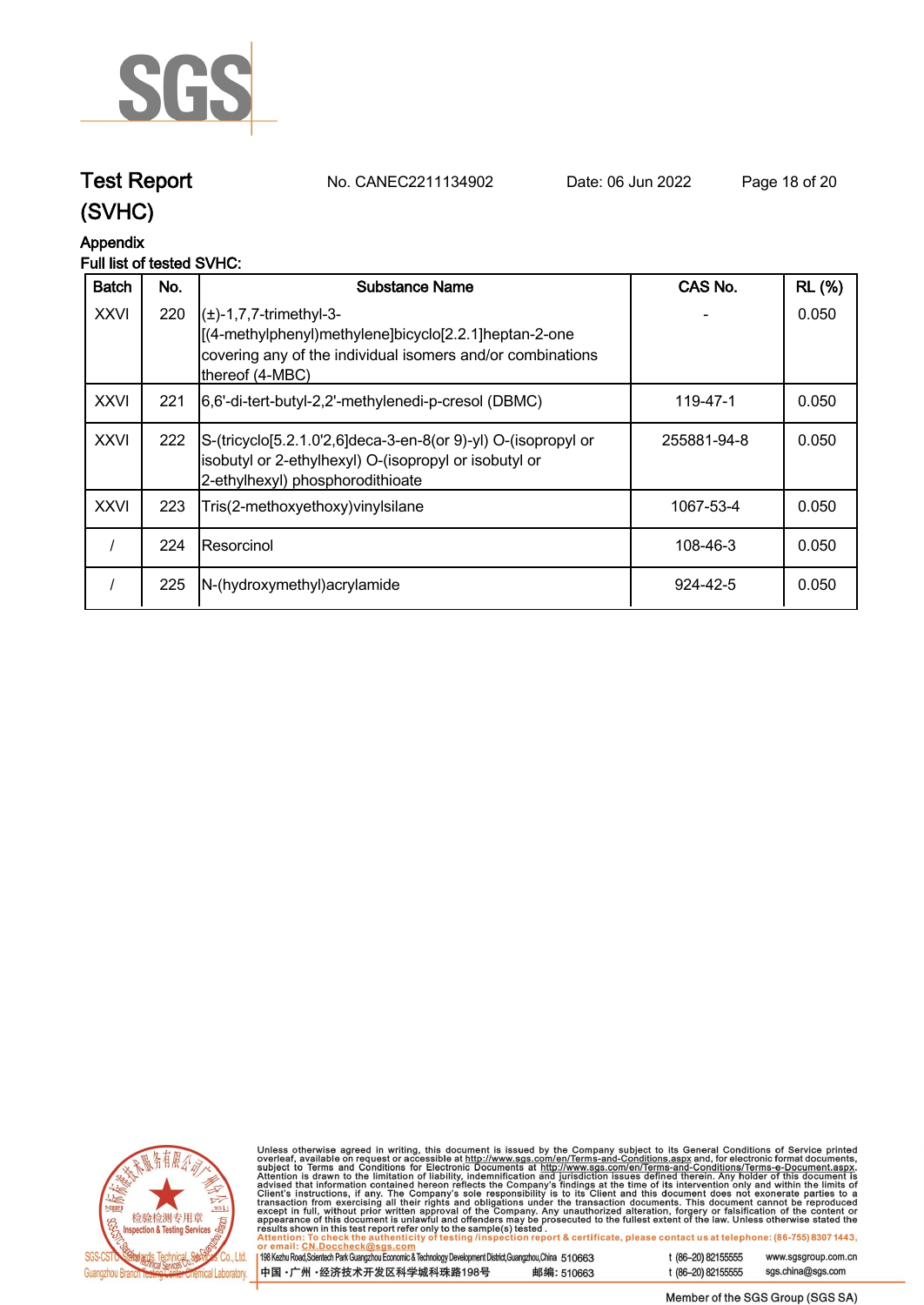

**Test Report. No. CANEC2211134902 . Date: 06 Jun 2022. Page 19 of 20.**

# **ATTACHMENTS SVHC Testing Flow Chart**





Unless otherwise agreed in writing, this document is issued by the Company subject to its General Conditions of Service printed<br>overleaf, available on request or accessible at http://www.sgs.com/en/Terms-and-Conditions.as

| 198 Kezhu Road, Scientech Park Guangzhou Economic & Technology Development District, Guangzhou, China 510663 |            |
|--------------------------------------------------------------------------------------------------------------|------------|
| 中国 •广州 •经济技术开发区科学城科珠路198号                                                                                    | 邮编: 510663 |

t (86-20) 82155555 www.sgsgroup.com.cn t (86-20) 82155555 sgs.china@sgs.com